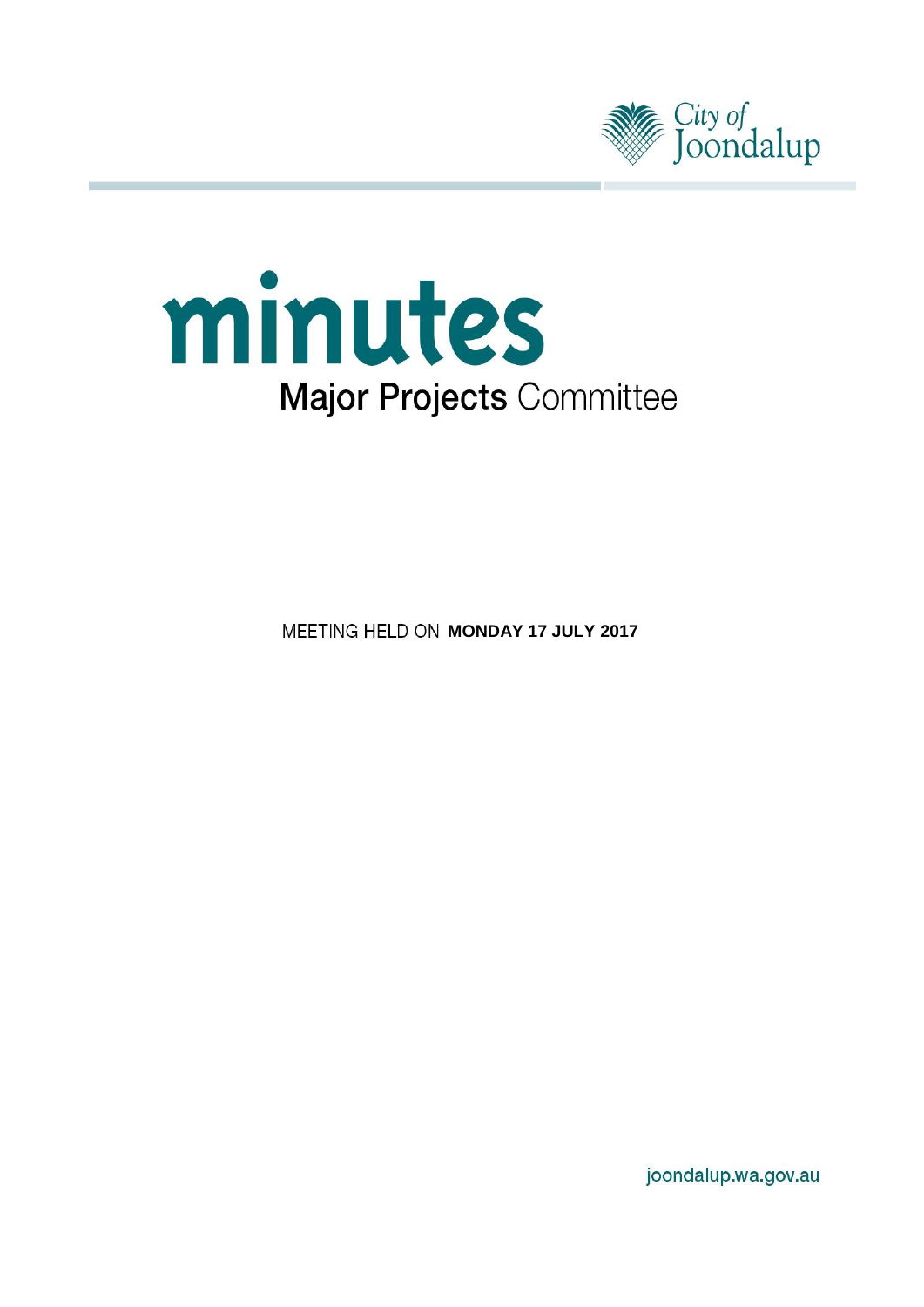# **TABLE OF CONTENTS**

| Item No.       | <b>Title</b>                                                                                               | Page No. |
|----------------|------------------------------------------------------------------------------------------------------------|----------|
|                | <b>Declaration of Opening</b>                                                                              | 3        |
|                | <b>Declarations of Interest</b>                                                                            | 4        |
|                | Apologies/Leave of absence                                                                                 | 4        |
|                | <b>Confirmation of Minutes</b>                                                                             | 4        |
|                | Announcements by the Presiding Member without discussion                                                   | 5        |
|                | Identification of matters for which the meeting may be closed to<br>the public                             | 5        |
|                | <b>Petitions and deputations</b>                                                                           | 5        |
|                | <b>Reports</b>                                                                                             | 6        |
| 1              | Ocean Reef Marina Project Status                                                                           | 6        |
| $\overline{2}$ | Optimisation of the City's Administration Building                                                         | 15       |
| 3              | Confidential - Joondalup City Centre Development - Project Status                                          | 29       |
| 4              | Confidential - Joondalup City Centre Development - Considerations<br>for the Development of the Hotel Site | 30       |
|                | <b>Urgent Business</b>                                                                                     | 32       |
|                | Motions of which previous notice has been given                                                            | 32       |
|                | <b>Requests for Reports for future consideration</b>                                                       | 32       |
|                | <b>Closure</b>                                                                                             | 32       |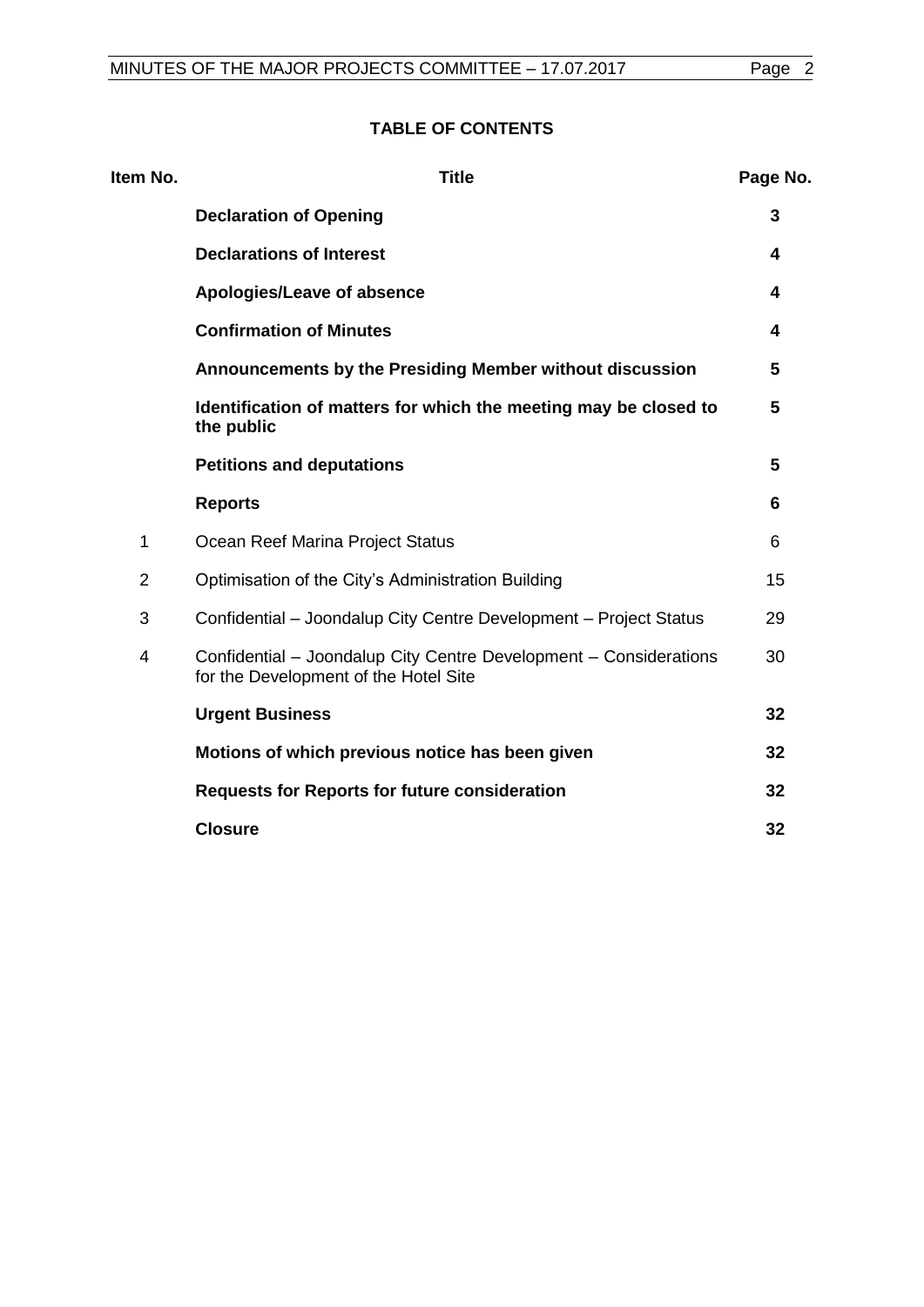# **CITY OF JOONDALUP**

#### **MINUTES OF THE MAJOR PROJECTS COMMITTEE MEETING HELD IN CONFERENCE ROOM 1, JOONDALUP CIVIC CENTRE, BOAS AVENUE, JOONDALUP ON MONDAY 17 JULY 2017.**

# **ATTENDANCE**

## **Committee Members**

Mayor Troy Pickard *Presiding Member*<br>Cr Kerry Hollywood *Deputy Presiding N* **Deputy Presiding Member** Cr Nige Jones Cr Liam Gobbert Cr John Chester Cr Russ Fishwick, JP

#### **Observers**

Cr Philippa Taylor Cr Tom McLean, JP

# **Officers**

| Mr Garry Hunt        | <b>Chief Executive Officer</b>              |
|----------------------|---------------------------------------------|
| Ms Dale Page         | Director Planning and Community Development |
| Mr Blignault Olivier | <b>Manager City Projects</b>                |
| Mr John Byrne        | <b>Acting Manager Governance</b>            |
| Mrs Genevieve Hunter | <b>Senior Project Officer</b>               |
| Mrs Lesley Taylor    | <b>Governance Officer</b>                   |

# **Guest**

Mr Simon Moen Technical Advisor, Partner - Jackson McDonald Lawyers

# <span id="page-2-0"></span>**DECLARATION OF OPENING**

The Presiding Member declared the meeting open at 5.52pm.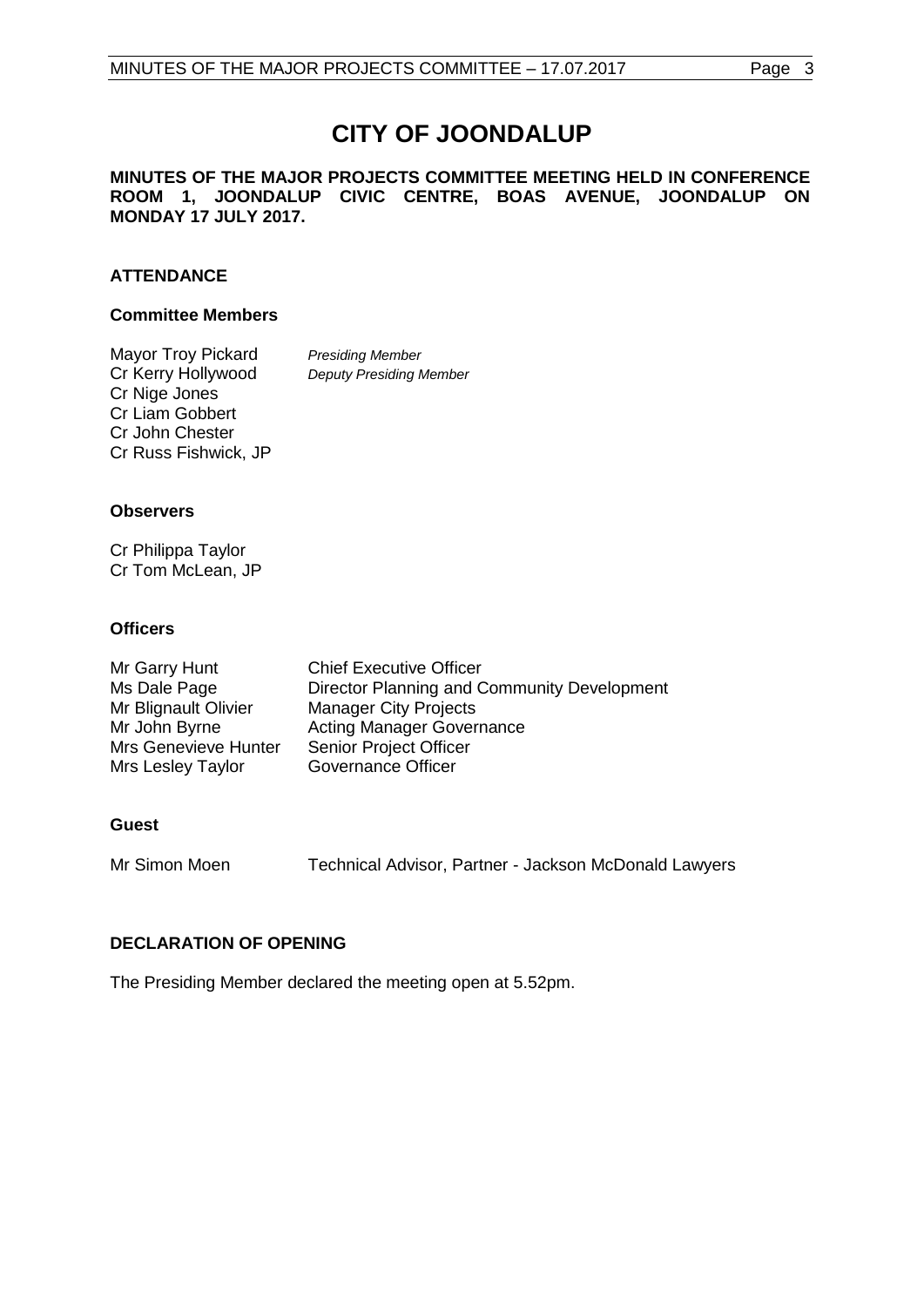# <span id="page-3-0"></span>**DECLARATIONS OF INTEREST**

Nil.

# <span id="page-3-1"></span>**APOLOGIES/LEAVE OF ABSENCE**

# **Apology**

Cr Mike Norman.

# **Leave of Absence previously approved**

| Cr Sophie Dwyer                    | 1 July to 17 July 2017 inclusive;         |
|------------------------------------|-------------------------------------------|
| <b>Cr Christine Hamilton-Prime</b> | 14 July to 21 August 2017 inclusive;      |
| Cr Sophie Dwyer                    | 23 September to 8 October 2017 inclusive. |

# <span id="page-3-2"></span>**CONFIRMATION OF MINUTES**

# MINUTES OF THE MAJOR PROJECTS COMMITTEE HELD ON 8 MAY 2017

That the minutes of the meeting of the Major Projects Committee held on 8 May 2017 be confirmed as a true and correct record.

#### MINUTES OF THE SPECIAL MAJOR PROJECTS COMMITTEE HELD ON 7 JUNE 2017

That the minutes of the special meeting of the Major Projects Committee held on 7 June 2017 be confirmed as a true and correct record.

MINUTES OF THE MAJOR PROJECTS COMMITTEE HELD ON 8 MAY 2017 AND MINUTES OF THE SPECIAL MAJOR PROJECTS COMMITTEE HELD ON 7 JUNE 2017

**MOVED Mayor Pickard, SECONDED Cr Hollywood that the minutes of the following meetings of the Major Projects Committee be CONFIRMED as a true and correct record:**

- **1 Ordinary meeting of the Major Projects Committee held on 8 May 2017;**
- **2 Special meeting of the Major Projects Committee held on 7 June 2017.**

#### **The Motion was Put and CARRIED (6/0)**

**In favour of the Motion:** Mayor Pickard, Crs Chester, Fishwick, Gobbert, Hollywood and Jones.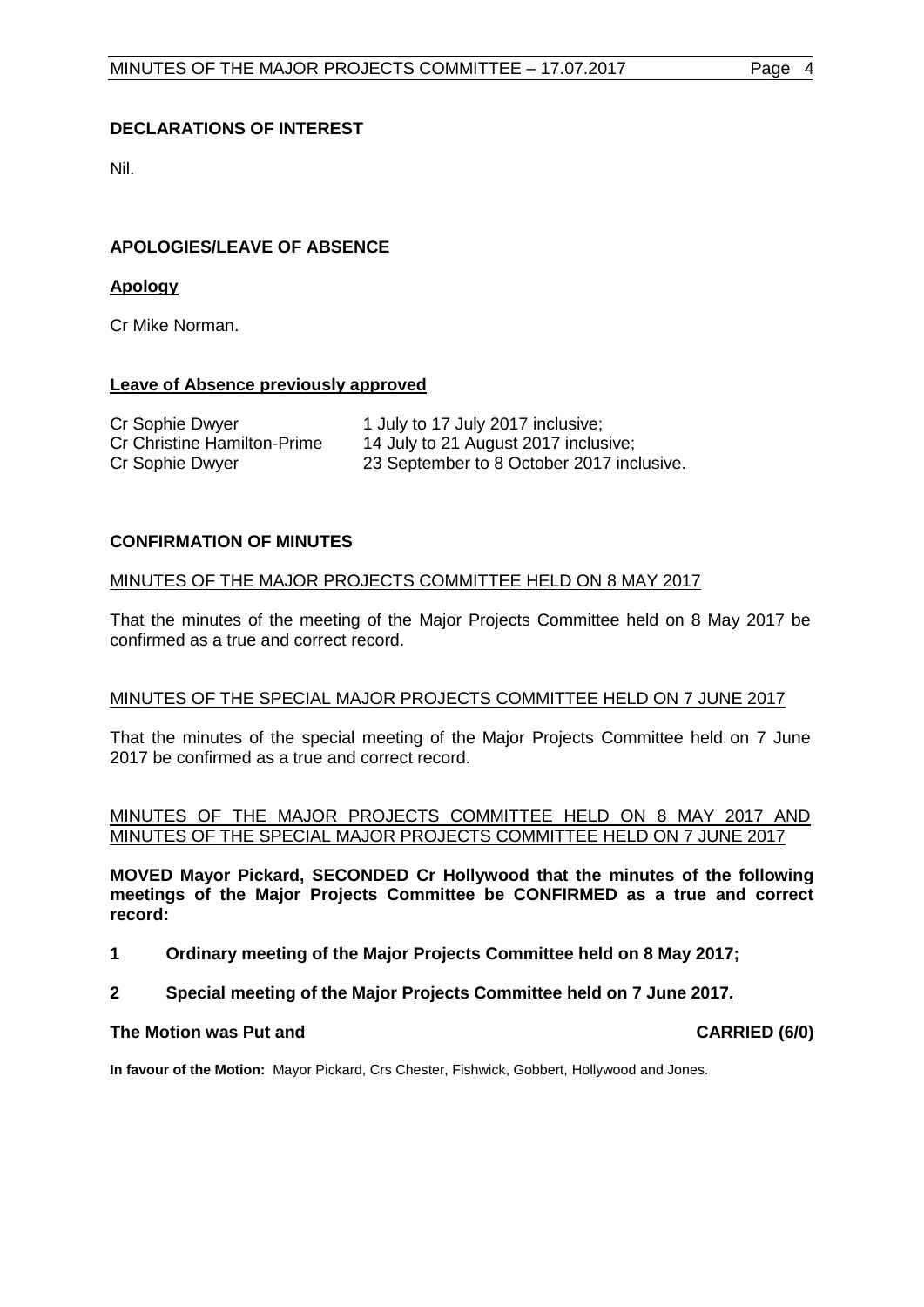# <span id="page-4-0"></span>**ANNOUNCEMENTS BY THE PRESIDING MEMBER WITHOUT DISCUSSION**

Nil.

# <span id="page-4-1"></span>**IDENTIFICATION OF MATTERS FOR WHICH THE MEETING MAY BE CLOSED TO THE PUBLIC**

In accordance with Clause 5.2 of the City"s *Meeting Procedures Local Law 2013*, this meeting was not open to the public.

# <span id="page-4-2"></span>**PETITIONS AND DEPUTATIONS**

Nil.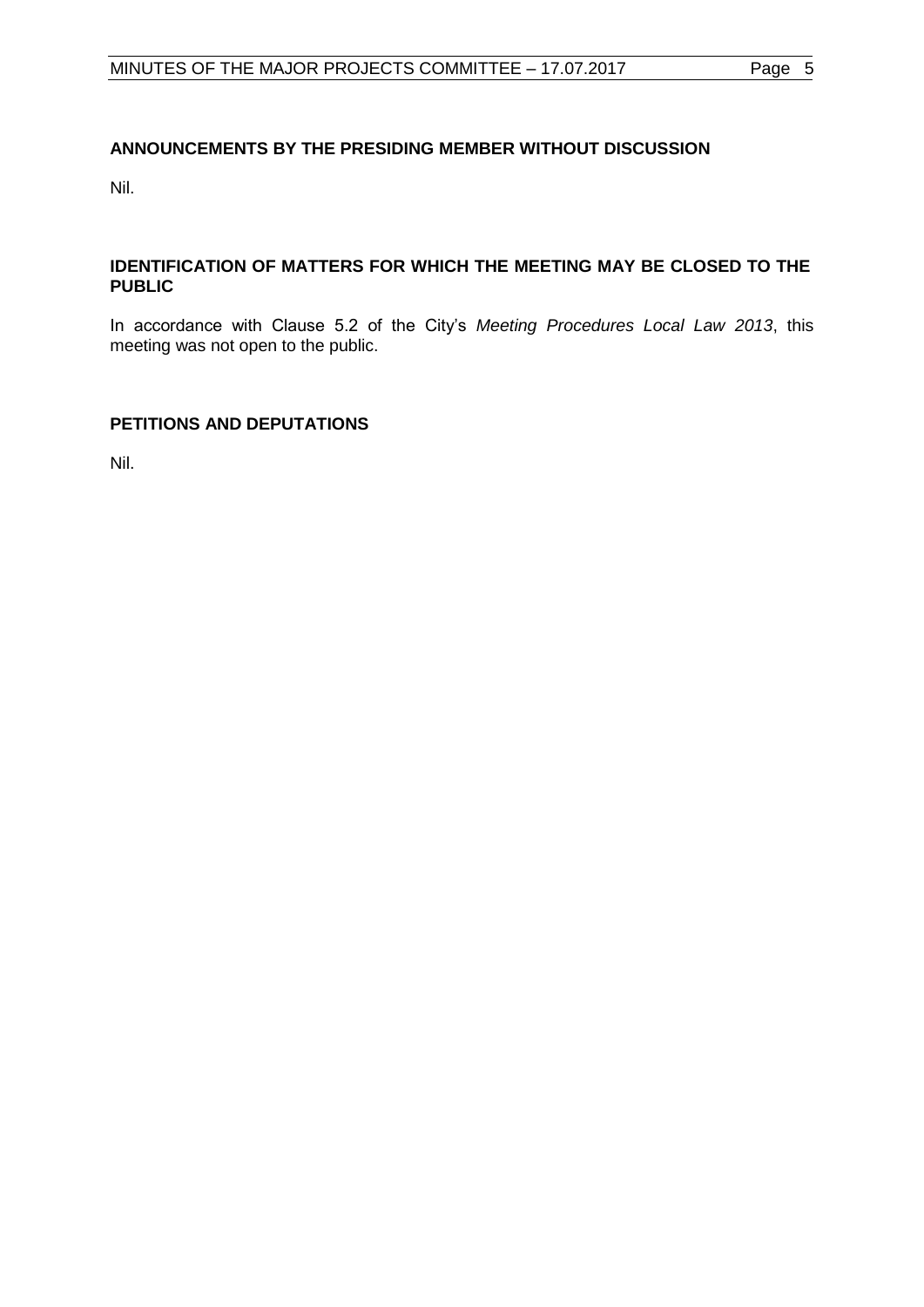# <span id="page-5-0"></span>**REPORTS**

# <span id="page-5-1"></span>**ITEM 1 OCEAN REEF MARINA PROJECT STATUS WARD** North Central **RESPONSIBLE** Mr Garry Hunt **DIRECTOR** Office of the CEO **FILE NUMBER** 04171, 101515 **ATTACHMENTS** Attachment 1 Summary of Metropolitan Region Scheme Amendment 1270/41 submissions Attachment 2 Indicative Approvals Timelines as at June 2017 **AUTHORITY / DISCRETION** Executive – The substantial direction setting and oversight role of Council, such as adopting plans and reports, accepting tenders, directing operations, setting and amending budgets.

# **PURPOSE**

For Council to note the progress on the Ocean Reef Marina project and consider requesting the Chief Executive Officer to engage with the State Government and LandCorp on the on-going involvement of the City in the project.

# **EXECUTIVE SUMMARY**

To progress the approval of the Ocean Reef Marina project, the following activities and tasks were undertaken since the previous project status report was considered by the Major Projects Committee at its meeting held on 8 May 2017.

- 1 Finalisation of the responses to comments received on the draft preliminary *Ocean Reef Marina Structure Plan* (Ocean Reef Marina SP).
- 2 Finalisation of the responses to comments received on the draft Negotiated Planning Outcome for Bush Forever (NPO).
- 3 Preparation of draft responses to submissions received by the Department of Planning (DoP) on MRS Amendment 1270/41 – Ocean Reef Marina Redevelopment (Attachment 1 refers).
- 4 Continued preparation of responses to submissions received by the Office of the Environmental Protection Authority (OEPA) on the Public Environmental Review (PER) document and appendices.
- 5 Engagement with the State Government, through LandCorp, regarding proponency.

Details of the above are provided in this Report.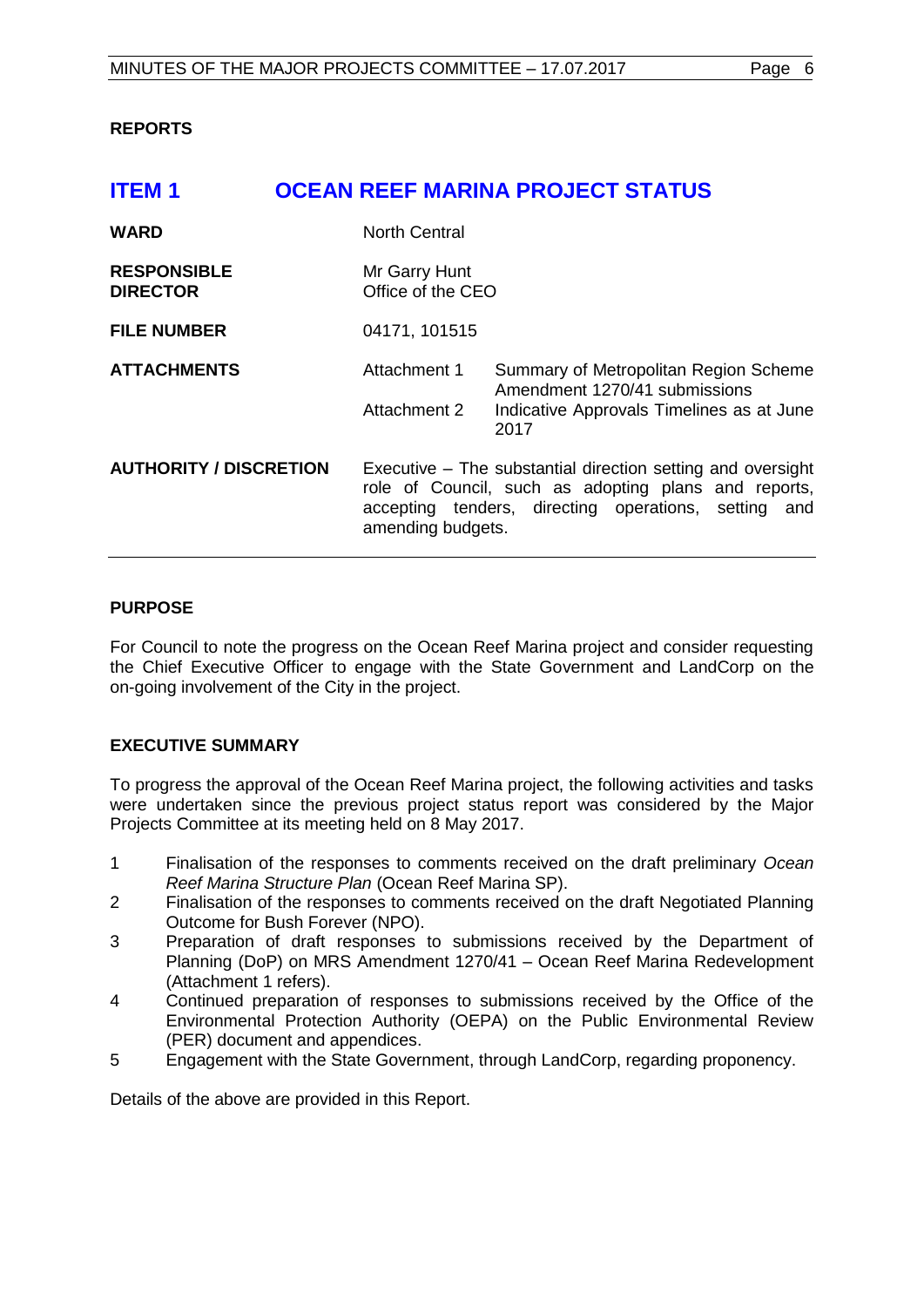As far as possible the project is progressing in accordance with the Ocean Reef Marina Indicative Approvals Timeline updated as at June 2017 (Attachment 2 refers).

*It is therefore recommended that Council:*

- *1 NOTES the Ocean Reef Marina Project Status Report;*
- *2 NOTES that the City understands that a decision on State Government / LandCorp proponency for, and implementation of, the Ocean Reef Marina will not be made by the State Government until after the State Budget is handed down in September 2017;*
- *3 Subject to the State Government deciding to assume the role of proponent for the Ocean Reef Marina and implementing the project, REQUESTS the Chief Executive Officer to engage with the State Government and LandCorp in relation to the City's on-going role in the delivery of the project and the future management and operational options for the Ocean Reef Marina.*

# **BACKGROUND**

# **1 Metropolitan Region Scheme Amendment 1270/41**

The City lodged the Ocean Reef Marina MRS Amendment request with the Western Australian Planning Commission (WAPC) in April 2014 and the MRS Amendment 1270/41 was initiated by the WAPC in June 2014.

The MRS Amendment Report, prepared by the DoP was advertised for public comment from 22 November 2016 to 24 February 2017 (as approved by the Minister for Planning).

# **2 Draft Negotiated Planning Outcome for Bush Forever**

The WAPC requires that an NPO be agreed to by the DoP, Department of Parks and Wildlife (Parks and Wildlife) and the OEPA prior to the finalisation of MRS Amendment 1270/41. This includes a legal agreement between the State of WA and the City (or the proponent at the time the agreement is finalised) to ensure the obligations and agreements contained within the NPO are implemented.

It should be noted that funding for the land acquisition and rehabilitation portions of the NPO will be the responsibility of the ultimate proponent for the project.

The DoP, Parks and Wildlife and OEPA formally provided in-principle support for the draft NPO and it was agreed that the draft NPO would be made available for public review concurrently with the MRS Amendment report and PER documents (22 November 2016 to 24 February 2017).

The information contained within the draft NPO is particularly pertinent to the MRS Amendment and it was considered appropriate that all possible information on the planning process be made available at the same time.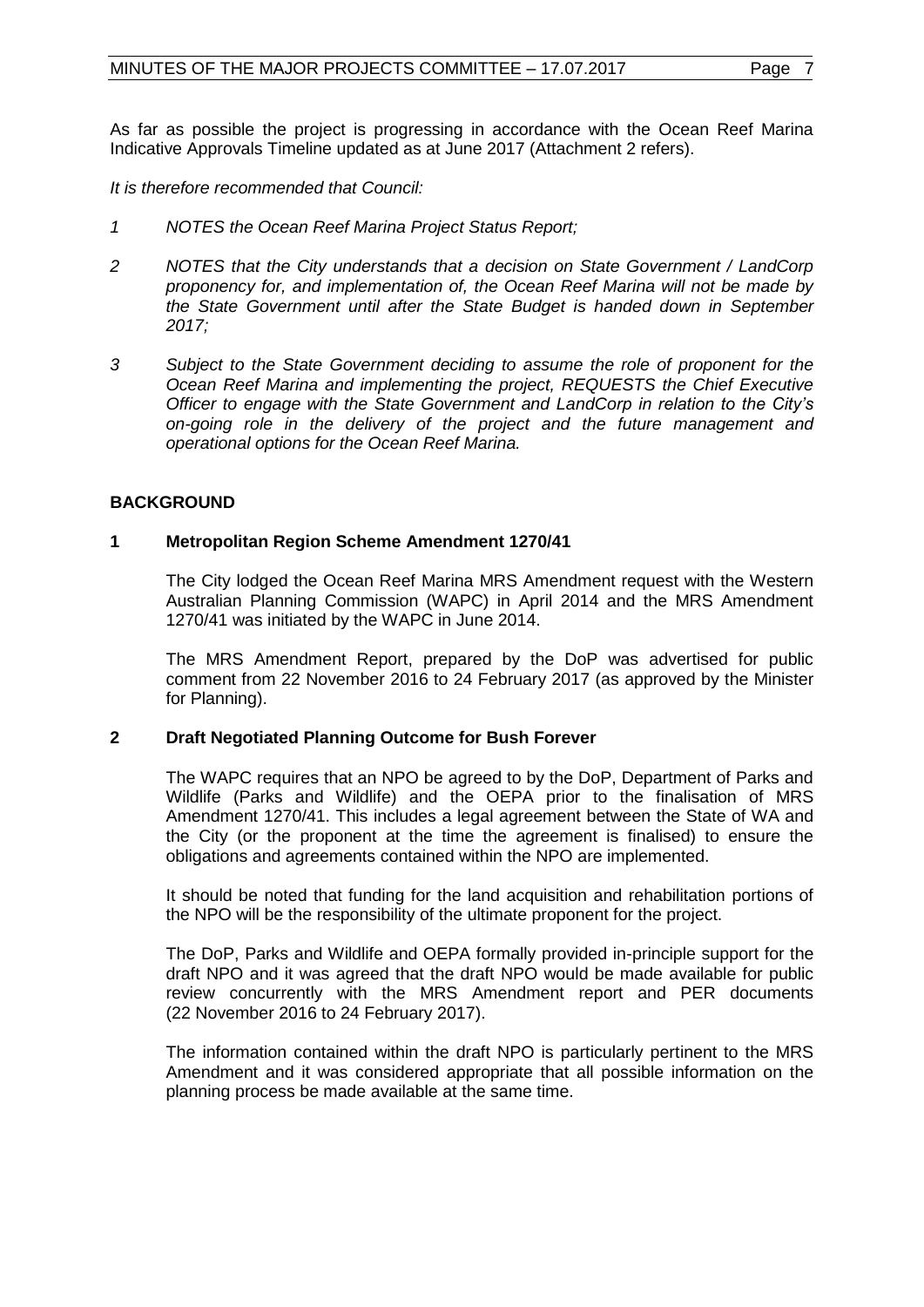## **3 Public Environmental Review**

Occurring in parallel with the MRS Amendment, the marine based components of the Ocean Reef Marina project are being assessed by the Environmental Protection Authority (EPA) under the *Environmental Protection Act 1986* via a PER – the highest level of assessment.

Following completion of the required investigations / studies and various amendments to the documents, the PER document and appendices were approved for release for public review in October 2016. The PER documents were advertised for public comment from 22 November 2016 to 24 February 2017, concurrently with MRS Amendment 1270/41.

#### **4 Ocean Reef Marina Structure Plan**

It was considered desirable that the draft preliminary Ocean Reef Marina SP be released for the public to view and provide informal comments concurrently with the PER, MRS Amendment 1270/41 and the draft NPO. Much of the information contained within the plan is particularly relevant to the MRS Amendment and NPO and providing the draft preliminary Ocean Reef Marina SP to the community would ensure that all possible information on the planning process was available.

Once finalised and formally submitted to Council for consideration, the Ocean Reef Marina SP will be formally advertised for public comment as required under *Planning and Development (Local Planning Schemes) Regulations 2015 – Structure Plan Framework.* However this can only occur following finalisation of the MRS Amendment process as noted by the Major Projects Committee at its meeting held on 28 November 2016.

#### **5 State Government Proponency**

Following a review of the concept plan and feasibility by LandCorp, in September 2016 the former State Government announced that it would assume the lead role for the project and a detailed business case and Cabinet Submission was prepared for consideration.

As part of the campaigning for the State Election held on 11 March 2017, both major political parties made a financial commitment to the Ocean Reef Marina Development (State Labor Party - \$40 million; State Liberal Party - \$105 million).

# **DETAILS**

# **1 Metropolitan Region Scheme Amendment 1270/41**

MRS Amendment 1270/41 was formally advertised for public submissions on 22 November 2016. The amendment report was available to the community via the DoP website. The City"s website provided detailed information on the submission process with links directly to the document.

The DoP provided the City with a summary of the submissions received on 15 May 2017. In accordance with the relevant process, the full submissions will not be provided to the City and the summary does not contain identifying information on submitters.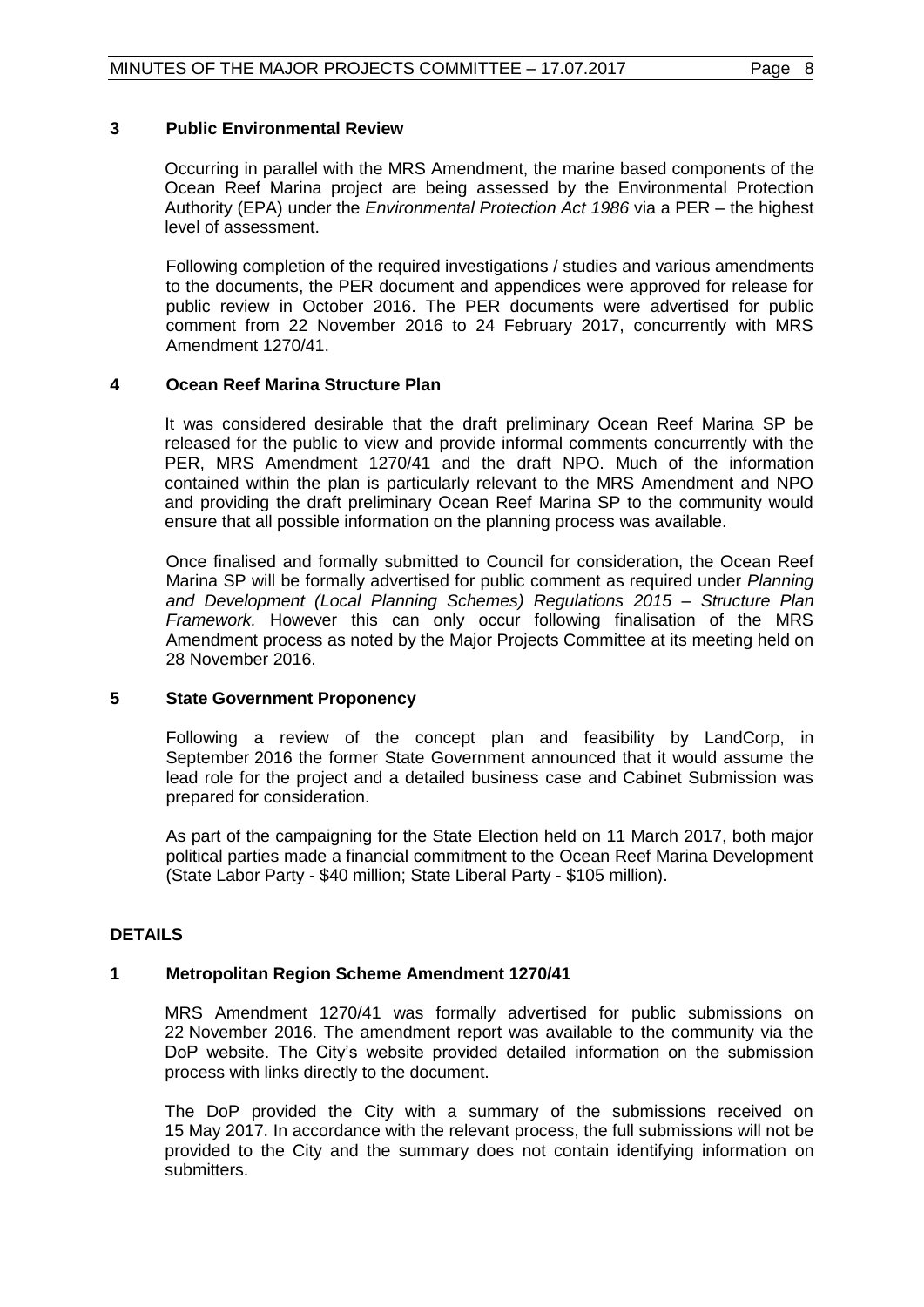A total of 94 submissions were received as follows:

- Support 39
- Objection 33
- Comment 22

A total of 14 requests for hearings were received (including the City"s). A hearing can either be closed or open to the public and provides "submitters" the opportunity to present their submissions to the WAPC.

The DoP has advised the City that neither the hearings nor the decision on MRS Amendment 1270/41 will take place until the marine environmental assessment process has been significantly progressed. This ensures that any minor boundary changes arising from approval conditions and the approval conditions themselves can be taken into consideration prior to a final decision on the amendment.

The summary of the submissions is provided to the City for consideration and comment and the summary prepared by the DoP has been further summarised and is provided, together with the City"s preliminary comments, as Attachment 1 to this Report.

It should be noted that a number of State Government agencies and organisations provided submissions on MRS Amendment 1270/41 but raised no objections, provided no comment or only general comments that relate to the subsequent more detailed stages of the planning and development process.

In collaboration with consultants Taylor Burrell Barnett, Strategen and MP Rogers & Associates, the responses will be finalised and forwarded to the DoP for consideration.

#### **2 Draft Negotiated Planning Outcome for Bush Forever**

As previously reported (Major Projects Committee, 8 May 2017, Item 1), the City directly received four submissions on the draft NPO. A further three submissions received for the PER included commentary regarding the NPO and were therefore recorded as NPO submissions.

In collaboration with consultants Taylor Burrell Barnett and Strategen responses to the submissions were prepared and forwarded to the DoP, Parks and Wildlife and OEPA for review / input. Further, given that the ultimate proponent for the project is likely to be LandCorp, the responses were also provided for input / approval to publish.

Where identifying information was provided, the submitters were notified that responses to the draft NPO submissions are now available on the City"s Ocean Reef Marina webpage.

In collaboration with LandCorp, the draft NPO, together with a legal agreement between the State of Western Australia and the City of Joondalup, can now be finalised for approval by the relevant authorities. The inclusion of suggestions / comments made by the community during the public advertising will be considered during the finalisation of the NPO.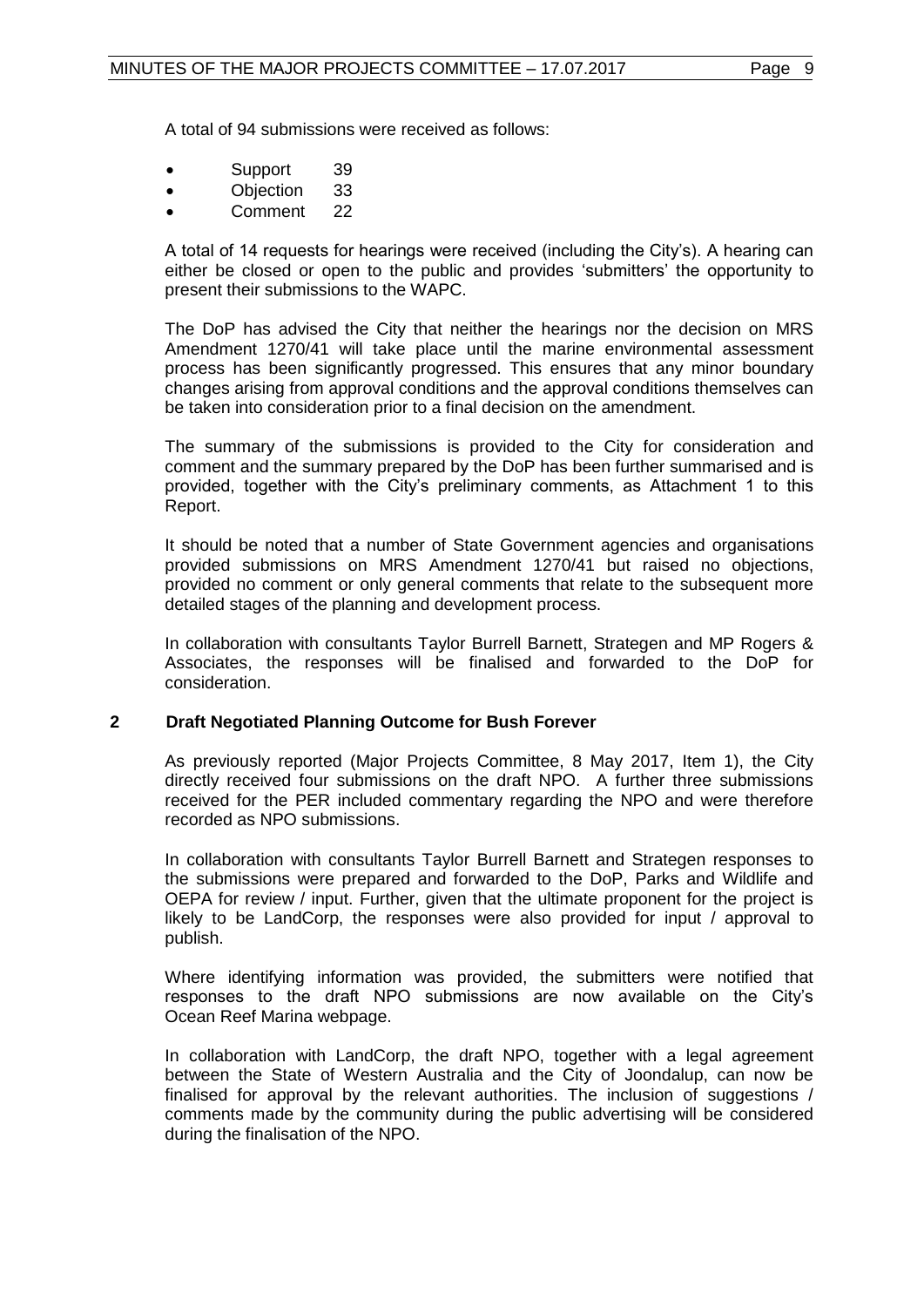It should be noted, that the important requirements of the legal agreement are the transference of the NPO responsibilities and obligations to the ultimate proponent as well as the responsibilities and obligations of all parties, including the City, in ensuring the NPO is implemented if MRS Amendment 1270/41 is approved and gazetted.

# **3 Public Environmental Review**

With substantial input from consultants Strategen and MP Rogers & Associates, preparation of the required responses to the PER has commenced. It is anticipated that the City and the consultant team will meet with officers from the OEPA and other relevant agencies to review the draft responses.

The submissions received from the relevant agencies were complex and technical and it is considered vital that the City engage with these agencies to ensure that the additional information provided addresses the issues raised.

Once finalised, the responses will be formally submitted to the OEPA for consideration and if considered adequate, the formal assessment process of the marine components of the Ocean Reef Marina can commence.

# **4 Draft preliminary** *Ocean Reef Marina Structure Plan*

A total of 21 submissions were received on the draft preliminary Ocean Reef Marina SP. This figure includes PER submissions that contained specific comment on the plan and therefore counted as Ocean Reef Marina SP submissions.

As recommended by the Major Projects Committee, at its meeting held on 16 May 2017 (CJ079-05/17 refers), it was agreed that Council:

*"2 REQUESTS the Chief Executive Officer to respond to submissions received by the City on the draft preliminary* Ocean Reef Marina Structure Plan *following consultation with Taylor Burrell Barnett and Strategen."*

As requested above, responses to the submissions were prepared and finalised following input / feedback from LandCorp.

Where identifying information was provided, the submitters were notified that responses to the draft preliminary Ocean Reef Marina SP submissions are now available on the City"s Ocean Reef Marina webpage.

Where the consultants recommend amendments to the contents of the Ocean Reef Marina SP, arising from submissions, these will be considered during the finalisation of the plan and in consultation with the DoP.

Formal consideration by Council of the final Ocean Reef Marina SP can only occur following finalisation of the MRS Amendment process and the amendment of the City"s district boundary. The Ocean Reef Marina SP will be formally advertised for public comment as required under the *Planning and Development (Local Planning Schemes) Regulations 2015 – Structure Plan Framework.*

# **5 State Government Proponency**

Following the election of a Mark McGowan led State Labor Government on 11 March 2017, LandCorp advised the City that briefings had been provided to the new Minister for Planning, Hon Rita Saffioti, MLA. The Minister requested a Cabinet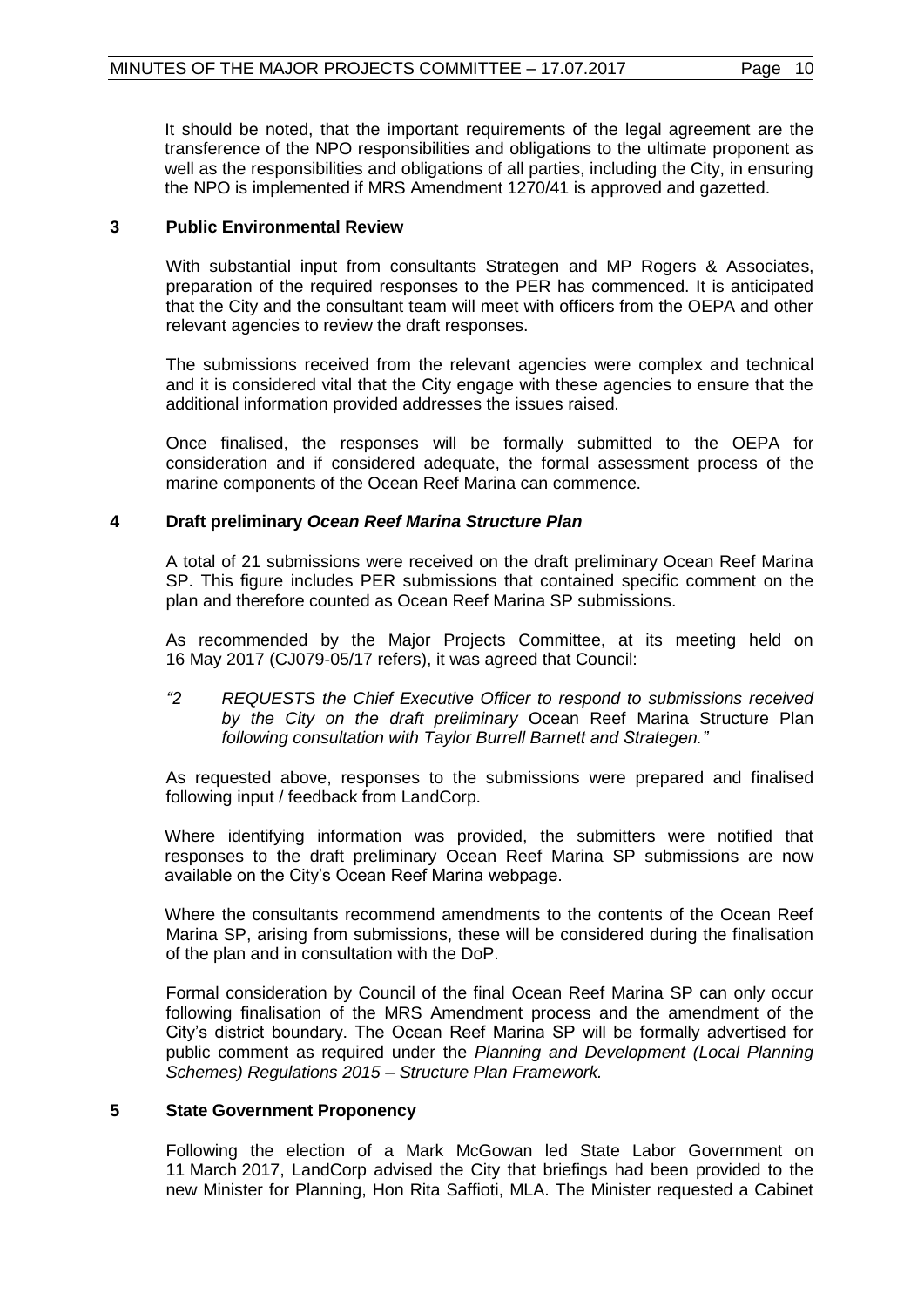Submission, based on the LandCorp prepared Business Case for the development which the City understands has been completed.

LandCorp also briefed the local member for Joondalup on a variety of LandCorp projects with emphasis on the Ocean Reef Marina project.

The City understands that a decision on whether the State Government (through LandCorp) will assume the role of proponent to implement the project will not be made under after the State Budget is handed down in September 2017.

Therefore it is anticipated that the Memorandum of Understanding (MOU) endorsed by Council at its meeting held on 20 September 2016 (CJ151-09/16 refers), or an amended MOU and / or other appropriate formal agreement/s will not be negotiated until after the decision is made.

It is also anticipated that the City's on-going role and responsibilities for the project, both pre and post-construction, will be the subject on on-going engagement with the State Government and LandCorp. The establishment of a "project committee" (with representation by the City) to oversee progression of the project could also be a consideration, subject to discussions with the State Government and LandCorp.

#### **Issues and options considered**

Not applicable.

## **Legislation / Strategic Community Plan / policy implications**

Legislation **The City is governed by the requirements of the** *Local Government Act 1995* in relation to dealings involving commercial undertakings and land development.

Other applicable legislation includes:

- *Planning and Development Act 2005.*
- *Environmental Protection Act 1986.*
- *Environmental Protection, Biodiversity and Conservation Act 1999* (Cwlth).

The approvals for the development are influenced by State Planning and Development Control policies:

- *2.6: State Coastal Planning Policy.*
	- *2.8: Bushland Policy for the Perth Metropolitan Region.*
- *3.7: Planning in Bushfire Prone Areas.*
- *1.8: Canal Estates and Artificial Water Developments.*

#### **Strategic Community Plan**

| Key theme        | Economic Prosperity, Vibrancy and Growth. |
|------------------|-------------------------------------------|
| <b>Objective</b> | Destination City.                         |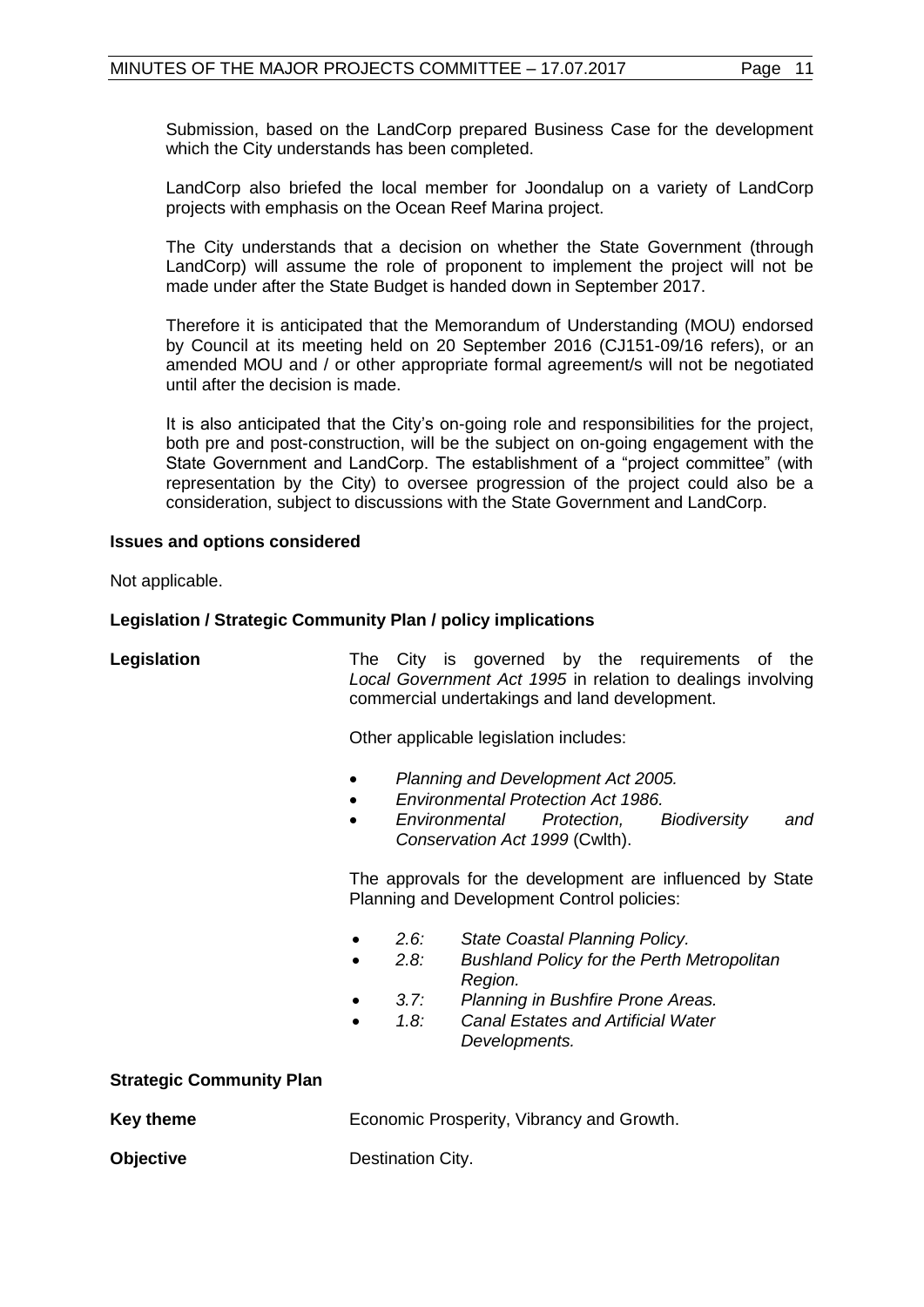- **Strategic initiative Facilitate** the establishment of major tourism infrastructure.
	- Encourage diverse accommodation options.

**Policy** Not applicable.

#### **Risk management considerations**

The City has amassed a substantial amount of information on all aspects of the project over a number of years. This information together with that compiled for both the planning and environmental assessment documentation ensured that the City was well positioned to respond to the requirements of the relevant approvals processes, including providing adequate responses to submissions on the PER and MRS Amendment 1270/41.

Throughout the planning and environmental assessment phase the City is continuing to engage with the relevant decision-making agencies regarding the investigations undertaken, the outcomes and the agency requirements with regard to the contents of the assessment documentation and responses to submissions.

The Ocean Reef Marina Risk Management Assessment is continuously updated taking cognisance of the environmental and planning approval requirements.

It is also anticipated that the detailed and comprehensive business case, prepared by LandCorp with assistance from the City, will enable further risk management considerations to be identified, mitigated and/or managed.

#### **Financial / budget implications**

2016-17 financial year impact

| Account no.          | C <sub>1001</sub>  |
|----------------------|--------------------|
| <b>Budget Item</b>   | Ocean Reef Marina. |
| <b>Budget amount</b> | \$882,313          |
| Amount spent to date | \$531,421          |
| <b>Balance</b>       | \$350,892          |

Note: The 2016-17 approved budget includes income of \$500,000 (State Government financial contribution) which has yet to be received.

#### Total Project Expenditure (as at 31 May 2017)

| 2007-08                       | 133,241<br>\$ |
|-------------------------------|---------------|
| 2008-09                       | 968,284<br>\$ |
| 2009-10                       | \$<br>266,604 |
| 2010-11                       | \$<br>325,046 |
| 2011-12                       | \$<br>388,552 |
| 2012-13                       | \$<br>376,393 |
| 2013-14                       | 838,371<br>\$ |
| 2014-15                       | \$1,314,917   |
| 2015-16                       | \$1,163,151   |
| 2016-17                       | \$<br>570,139 |
| <b>LESS Grants Received</b>   | $$$ (785,500) |
| <b>Total City Expenditure</b> | \$5,559,197   |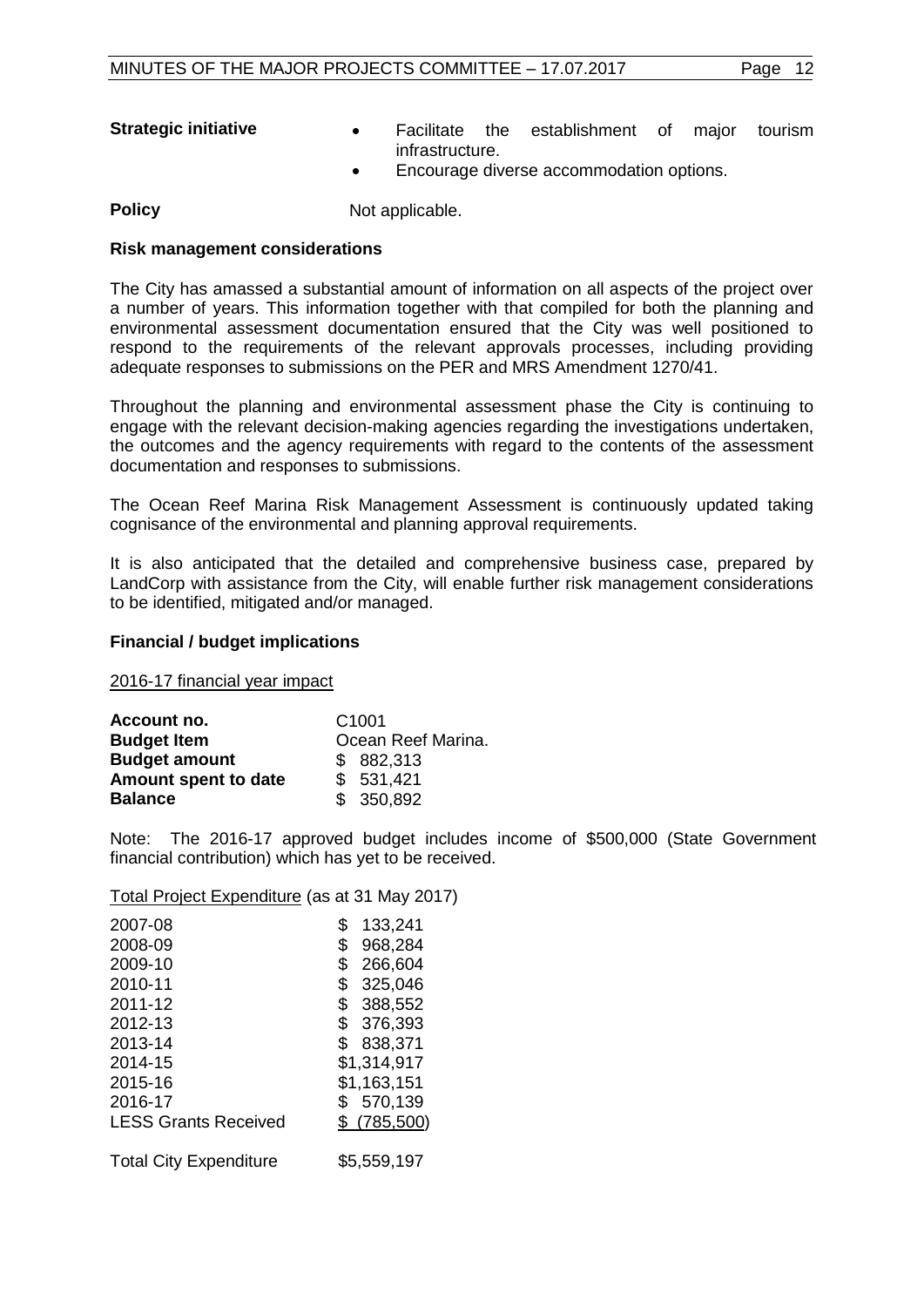2017-18 financial year impact

| Account no.            | C <sub>1001</sub>  |
|------------------------|--------------------|
| <b>Budget Item</b>     | Ocean Reef Marina. |
| <b>Approved budget</b> | \$163,785          |

Note: It is anticipated that any remaining funds from the 2016-17 budget (including the \$500,000 State Government financial contribution) will be carried forward to enable the necessary tasks / actions required for finalisation of the planning and environmental approvals process to be completed.

- **Annual operating cost** The relevant business case/s, as far as possible, will include anticipated on-going operating costs.
- **Estimated annual income** The relevant business case/s, as far as possible, will include estimated annual income.
- **Capital replacement** Detailed analysis will be required at the appropriate stage of the project.
- **20 Year Strategic Financial Plan impact**  The City"s *20 Year Strategic Financial Plan 2015-16 to 2034-35* includes \$2,070,000 which represents capital expenditure for the 2015-16 and 2016-17 financial years. Further analysis of the impact on the *20 Year Strategic Financial Plan* will be undertaken at the appropriate stage of the project.
- **Impact year** 2016-17.

All amounts quoted in this report are exclusive of GST.

#### **Regional significance**

The Ocean Reef Marina development will become a significant tourist / visitor destination and a key focal point within the northern Perth corridor.

#### **Sustainability implications**

Progression of the Ocean Reef Marina planning process required a number of studies / reports addressing key issues pertaining to sustainability (such as social and economic impact and environmental sustainability). Various management plans were required to be prepared as part of the MRS amendment, NPO, PER and structure plan processes and it is highly likely that further management plans will be required as conditions of any environmental and planning approval.

# **Consultation**

Extensive on-going consultation with key stakeholders, State Government departments and agencies has been undertaken to ensure the relevant approvals processes proceed in accordance with expectations and agreed timelines.

While not a statutory requirement, the City invited comments on the draft NPO and draft preliminary Ocean Reef Marina SP during the public advertising of the MRS Amendment and PER. The comments during this community consultation process will be considered during the finalisation of both documents.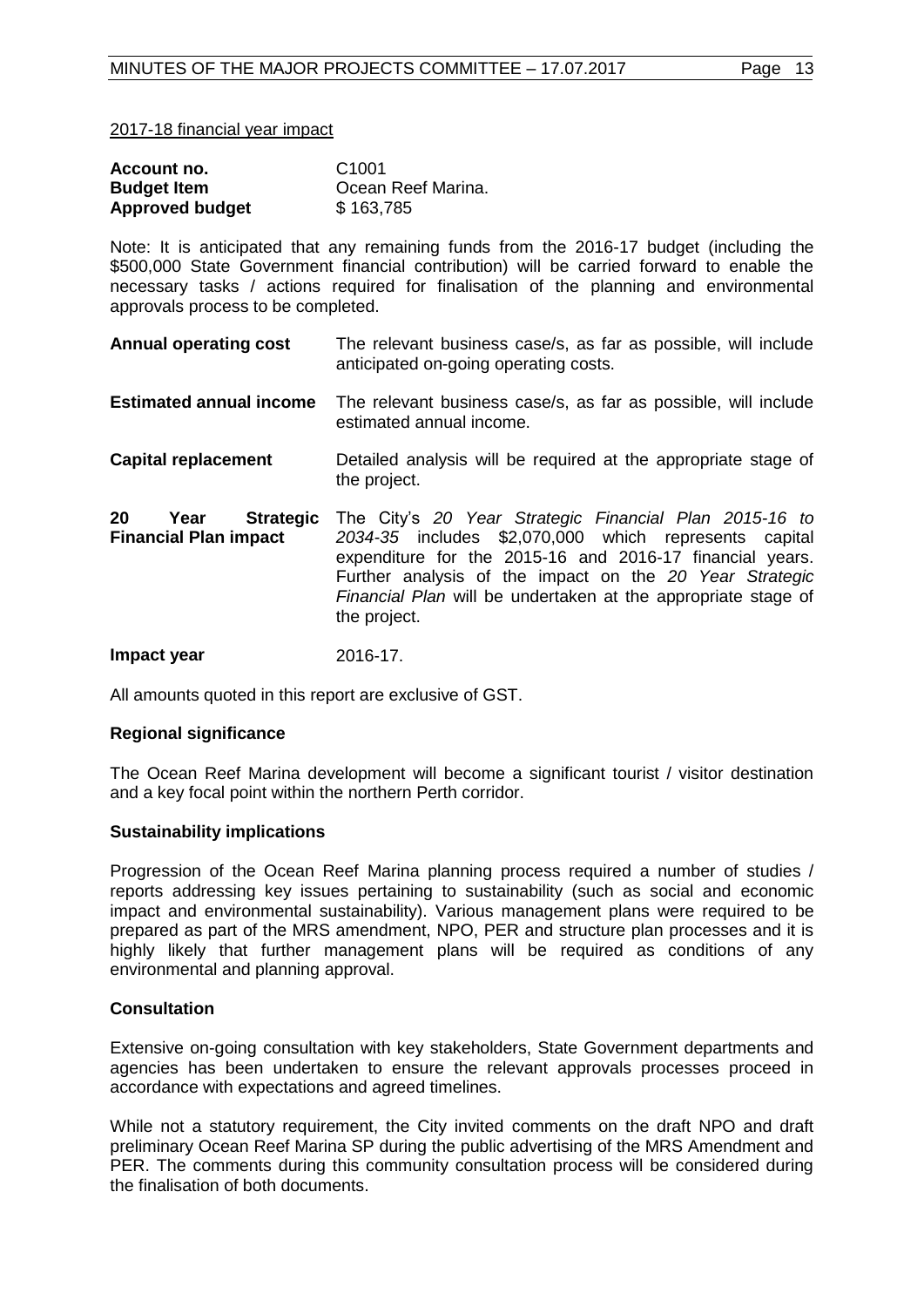Should the State Government decide to assume the role of proponent and implement the project, it will be necessary for the City to engage with the State Government and LandCorp in relation to the City"s on-going involvement in the project. Consultation will be required on the City"s involvement and responsibilities both pre- and post-construction including the future management and operational options for the Ocean Reef Marina.

#### **COMMENT**

Not applicable.

# **VOTING REQUIREMENTS**

Simple Majority.

**MOVED Cr Gobbert, SECONDED Cr Hollywood that Council:**

- **1 NOTES the Ocean Reef Marina Project Status Report;**
- **2 NOTES that the City understands that a decision on State Government / LandCorp proponency for, and implementation of, the Ocean Reef Marina will not be made by the State Government until after the State Budget is handed down in September 2017;**
- **3 Subject to the State Government deciding to assume the role of proponent for the Ocean Reef Marina and implementing the project, REQUESTS the Chief Executive Officer to engage with the State Government and LandCorp in relation to the City's on-going role in the delivery of the project and the future management and operational options for the Ocean Reef Marina.**

#### **The Motion was Put and CARRIED (6/0)**

**In favour of the Motion:** Mayor Pickard, Crs Chester, Fishwick, Gobbert, Hollywood and Jones.

*Appendix 1 refers*

*[To access this attachment on electronic document, click here: Attach1MPC170717.pdf](http://www.joondalup.wa.gov.au/files/committees/MAPC/2017/Attach1MPC170717.pdf)*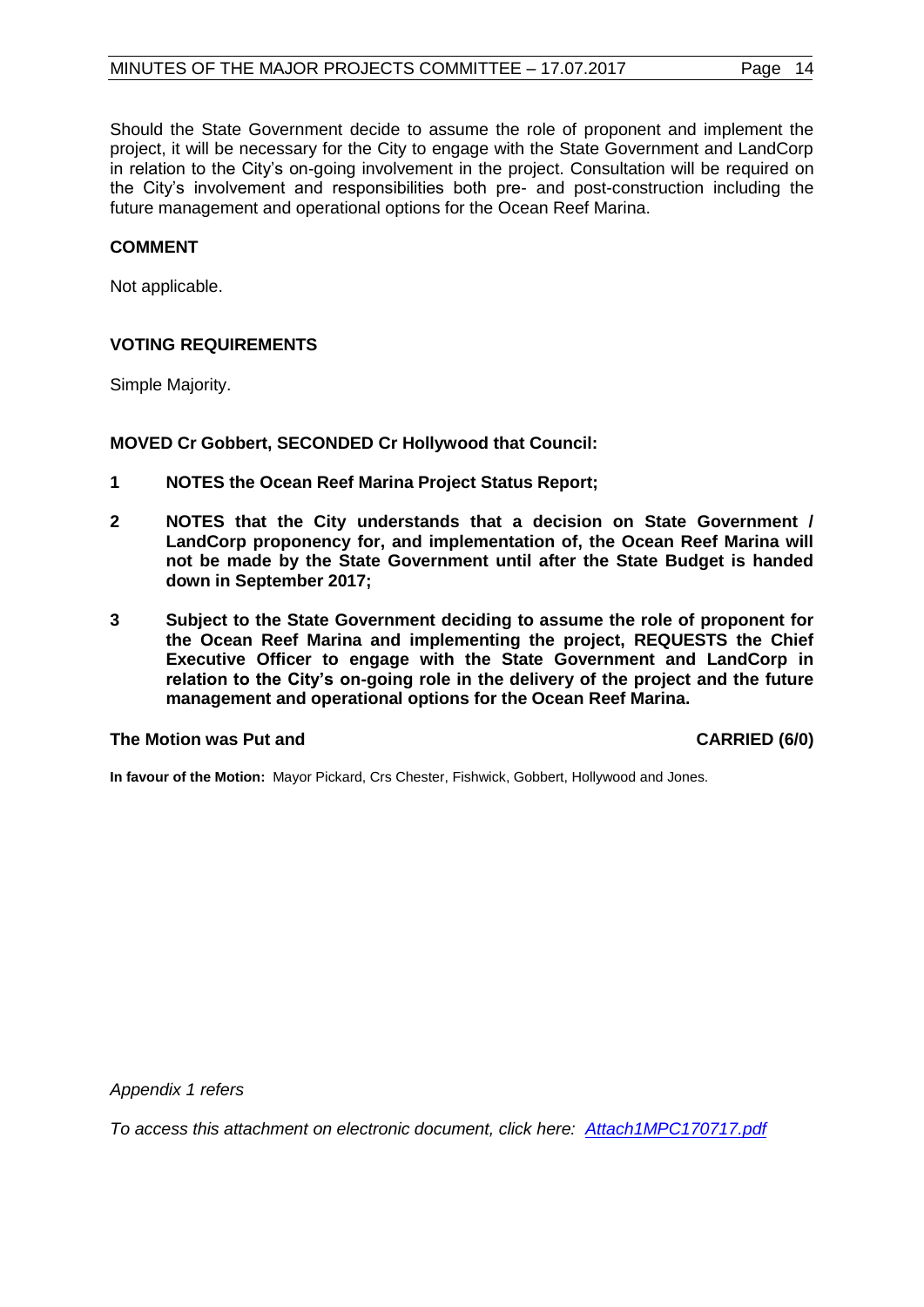# <span id="page-14-0"></span>**ITEM 2 OPTIMISATION OF THE CITY'S ADMINISTRATION BUILDING**

| <b>WARD</b>                           | <b>North</b>                                                                                                                                                                                     |
|---------------------------------------|--------------------------------------------------------------------------------------------------------------------------------------------------------------------------------------------------|
| <b>RESPONSIBLE</b><br><b>DIRECTOR</b> | Mr Garry Hunt<br>Office of the CEO                                                                                                                                                               |
| <b>FILE NUMBER</b>                    | 103036, 101515                                                                                                                                                                                   |
| <b>ATTACHMENTS</b>                    | Nil                                                                                                                                                                                              |
| <b>AUTHORITY / DISCRETION</b>         | Executive - The substantial direction setting and oversight<br>role of Council, such as adopting plans and reports,<br>accepting tenders, directing operations, setting and<br>amending budgets. |

#### **PURPOSE**

For Council to note the outcome the investigations undertaken on the City of Joondalup Administration building (Administration building) and to consider the options available for the optimisation of the building.

#### **EXECUTIVE SUMMARY**

At its meeting held on 27 July 2015, it was agreed that the former Office Development Committee:

*"REQUESTS a report be presented to Council considering the options for the potential redevelopment of the City's Administration Centre, 90 Boas Avenue, Joondalup, including but not limited to:*

- *1 demolition of the existing building and redevelopment of the site for the City administrative operations plus other commercial activities;*
- *2 refurbishment of the existing building such that the building's external features and façade complement the components and building form of the Boas Place Concept Plan;*
- *3 demolition of the existing building with the relocation of the City's administrative operations to another location within the Boas Place Concept Plan.*

To facilitate the above, a multi-disciplined consultant team, led by Arup, was engaged to explore the options available for the optimisation of the Administration building.

The investigations were undertaken taking into consideration the Joondalup City Centre Development (Boas Place). The proposed refurbishment uses and / or other options investigated by the consultant team are consistent with the City"s strategic vision and draft design guidelines for Boas Place.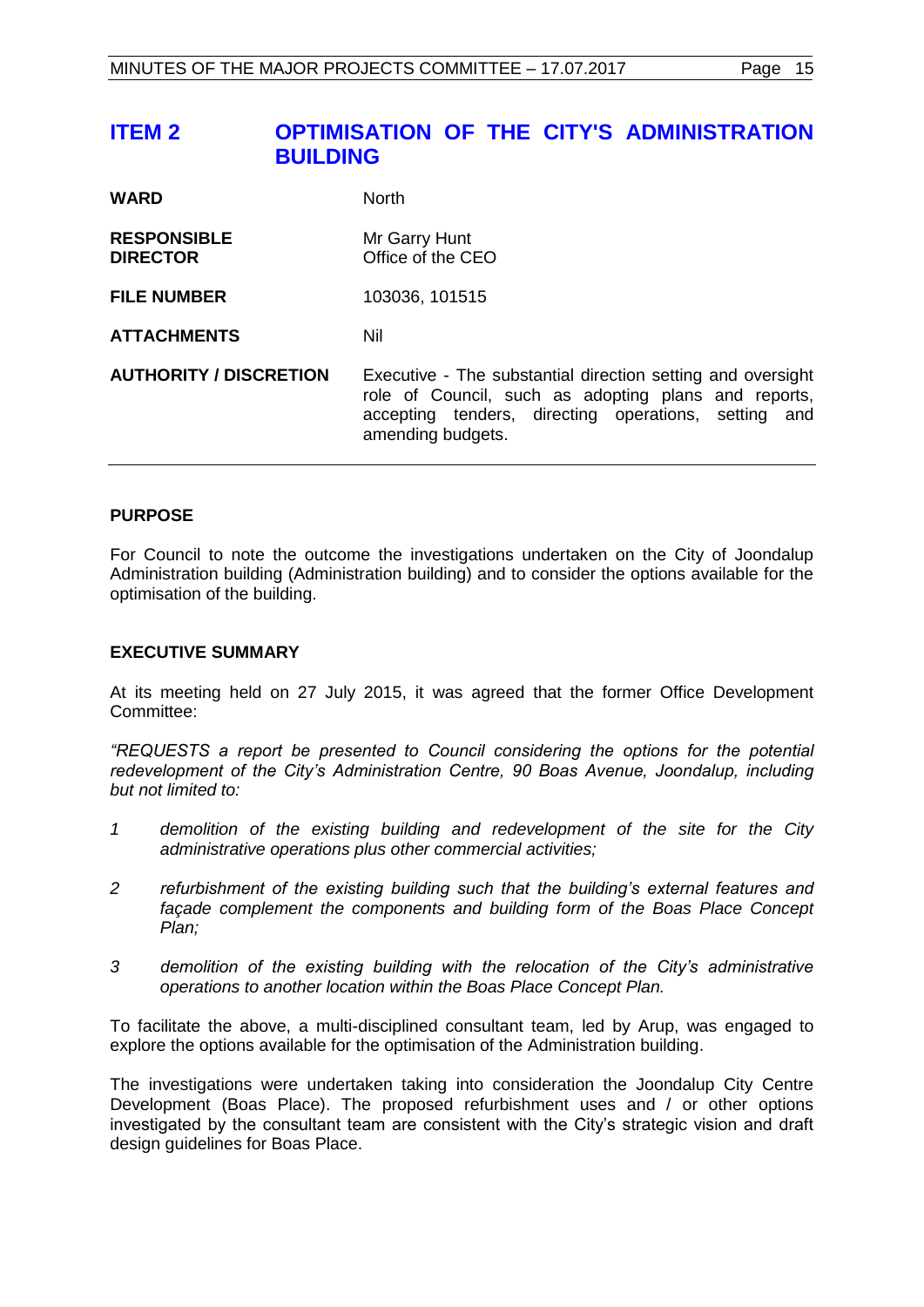The consultant team collated and reviewed relevant background information and documentation and used this in conjunction with a site inspection to carry out an assessment of the existing building to determine its condition from a structural, building services and compliance perspective.

Based on known constraints and opportunities, the consultant team identified potential options for further consideration with the following options investigated further:

- 1 Do nothing.
- 2 Demolish the building and sell the land for development as part of Boas Place.
- 3 Refurbishment of the building for other uses (hotel, residential apartments and purpose built student accommodation).

The administration building was opened in 1979 and the investigations established that the building is reaching the end of its serviceable life. There are also pressures on the existing space to house the City"s administrative operations within the current configuration of the building.

It is anticipated that significant investment will be required to refit existing building services and equipment to keep the building operational and meeting the minimum code requirements due to the age of the building and its services.

This report presents a summary of outcomes of the investigations undertaken by the consultant team and outlines the identified options with regard to the optimisation of the administration building.

*It is therefore recommended that Council:*

- *1 NOTES the Optimisation of the City's Administration building report;*
- *2 REQUESTS the Chief Executive Officer to undertake further investigations into the residual capacity of the City's administration building to allow for additional floors to be constructed;*
- *3 REQUESTS the Chief Executive Officer to assess the City's current and future utilisation of the City's administration building and investigate the maximisation of existing space to accommodate the City's administrative operation in the short, medium and long-term.*

# **BACKGROUND**

The City"s vision for Boas Place is the creation of a modern, vibrant "City Centre" which will cement Joondalup as the capital of the fast growing north metropolitan region of Perth. In identifying the components required to ensure the success of the development, investigations into the optimisation of the City"s administration building were considered appropriate.

The Boas Place project identifies that, in the short to medium-term, the administration building would be retained in its current location. However, the administration building is aging (opened in 1979) and the level and amount of accommodation provided may no longer suit the City"s needs in the medium to long-term.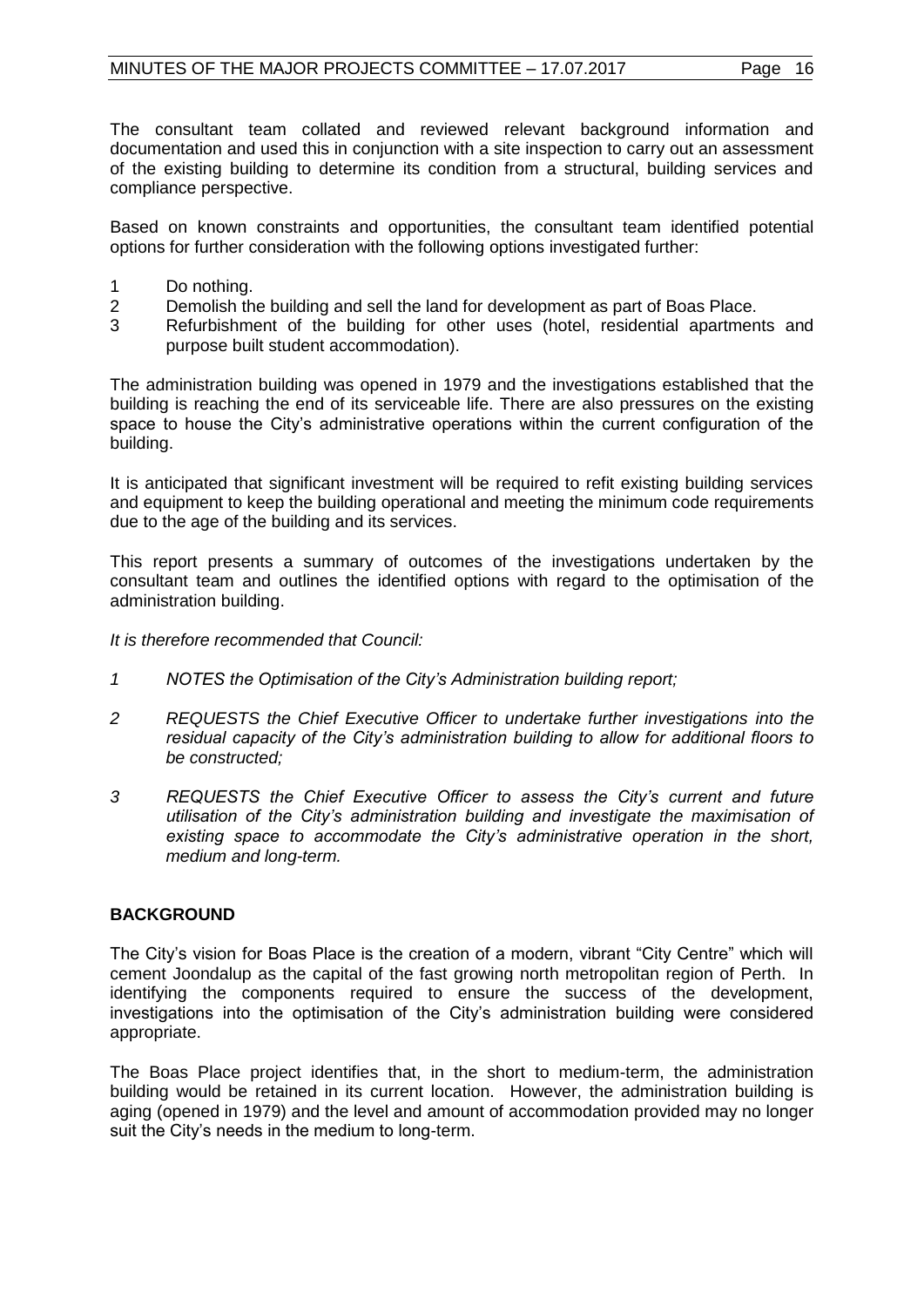Through the progression of the Boas Place project, it has been identified that the demand for A Grade office accommodation away from the Perth CBD is declining. The identification of an anchor tenant for the Boas Place office building is considered a catalyst for the entire development and the potential exists for the City to occupy the office building as the anchor tenant.

The investigations undertaken include consideration of the potential options as proposed in the former Office Development Committee"s request (at its meeting held on 27 July 2015) as well as other identified options. The outcome of the investigations will assist in the identification of optimum solutions for the short, medium and long-term use of the City"s administration building and its place within the Boas Place development.

# **DETAILS**

# **Heritage value of the City's Administration building**

The assessment of the administration building and its potential future uses did not consider its heritage value. The administration building was one of the first buildings constructed in Joondalup City Centre and as such may have heritage and historical value. Construction on the building commenced in 1978 and it was opened on 1 December 1979. The second major development in Joondalup City Centre was the Wanneroo Hospital (now Joondalup Health Campus) which was opened in August 1980.

The site of the administration building, the timing of construction and other matters were quite contentious at the time. As such, the administration building may be considered of significant historical value to the community.

Prior to a decision being made on demolition or major external refurbishment, it is recommended that a detailed heritage and historical investigation be undertaken.

#### **Administration building assessment**

A multi-disciplined consultant team, lead by Arup, undertook the following assessment of the City"s administration building:

- 1 Asset condition building services.
- 2 Asset condition structure engineering.
- 3 National Construction Code (NCC) Audit.
- 4 Lettable area.<br>5 Valuation.
- Valuation.

The assessment was carried out subject to the following limitations:

- No existing fittings, cladding, wall or floor finishes, covers or similar were removed as part of the inspection.
- The building was occupied and operational at the time of inspection.
- No calculations or assessments were undertaken to assess the adequacy of the design of the existing services or their compliance with relevant or current codes.
- No assessment was made regarding hazardous materials.

The consultant team provided the following summary and recommendations based on the administration building assessment.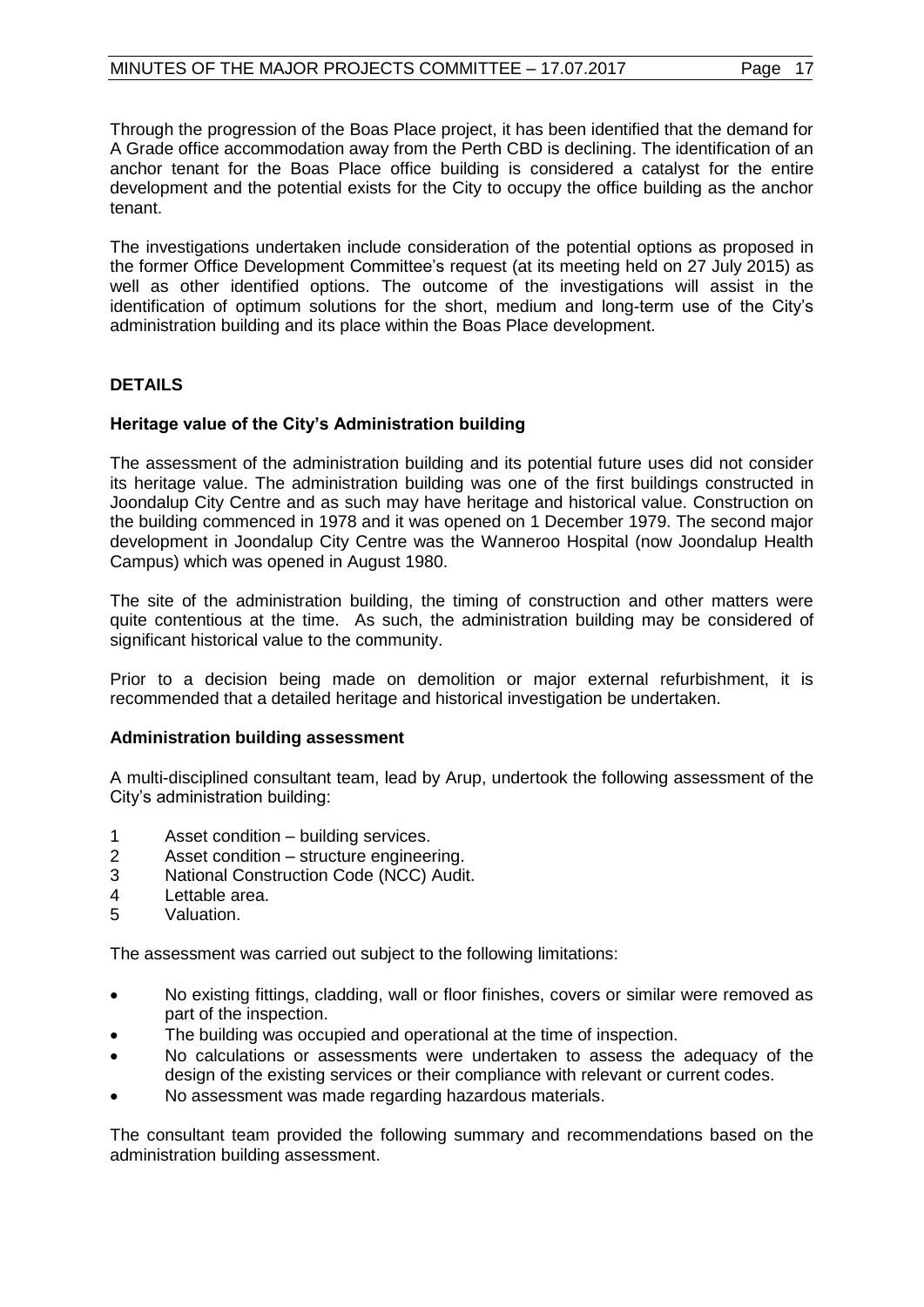While the overall structure of the building appears to be in good condition for its age, the visual inspection uncovered some building services and compliance issues that require attention. The consultant team recommended that if the building was to remain in use in its current configuration the items outlined below should be addressed as a priority to ensure a safe and comfortable work environment for both staff and visitors.

1 Building Services: While there is no requirement to update building services infrastructure as codes and standards evolve, all new works or refurbishment works must be undertaken in line with current standards. During the site visit, it was observed that a significant quantity of the services infrastructure is aging and will require replacement in the near future.

It was suggested that the following items be addressed in the term short:

- Replacement of all final circuit distribution boards and circuit protective devices.
- Provision of additional emergency lighting and escape signage to meet code requirements.
- Provision of additional smoke detectors and fire alarm sounders to meet code requirements.
- Undertake a flow and pressure test on the hydrant system to discern whether the most remote hydrant achieves 20 L/s at 700kPa.
- 2 NCC Compliance: The building compliance audit identified a number of key building compliance aspects that were considered should be addressed / actioned immediately. Of those compliance aspects identified, the following have been actioned:
	- Relocate stored goods and remove storage cages from fire isolated stairways.
	- Provide smoke lobbies to entry doors to the fire stairway at ground level. Alternatively, provide smoke seals to the doorways leading into the fire isolated corridor.
	- Install emergency lighting and exit signage to enclosed external areas to Levels 1 and 2. Review directional signage within each level and install additional signs to appropriately identify paths of egress to exits.
	- Increase the height of the balustrade on Level 3 to a least 1.0 metre above finished floor level.
	- Review location of control buttons to automatic opening doors and relocate to achieve compliance.
	- Install "FIRE HYDRANT" and "FIRE HOSE REEL" signage to each hydrant / FHR cupboard within the building.

Further investigations of the other major issues identified are currently being undertaken by the City and will be actioned as appropriate.

3 Structural Engineering: The assessment found that overall the structure of the building appears to be in good condition for its age. However, additional investigation and / or remedial work may be required in certain areas to address some of the observations of the visual inspection.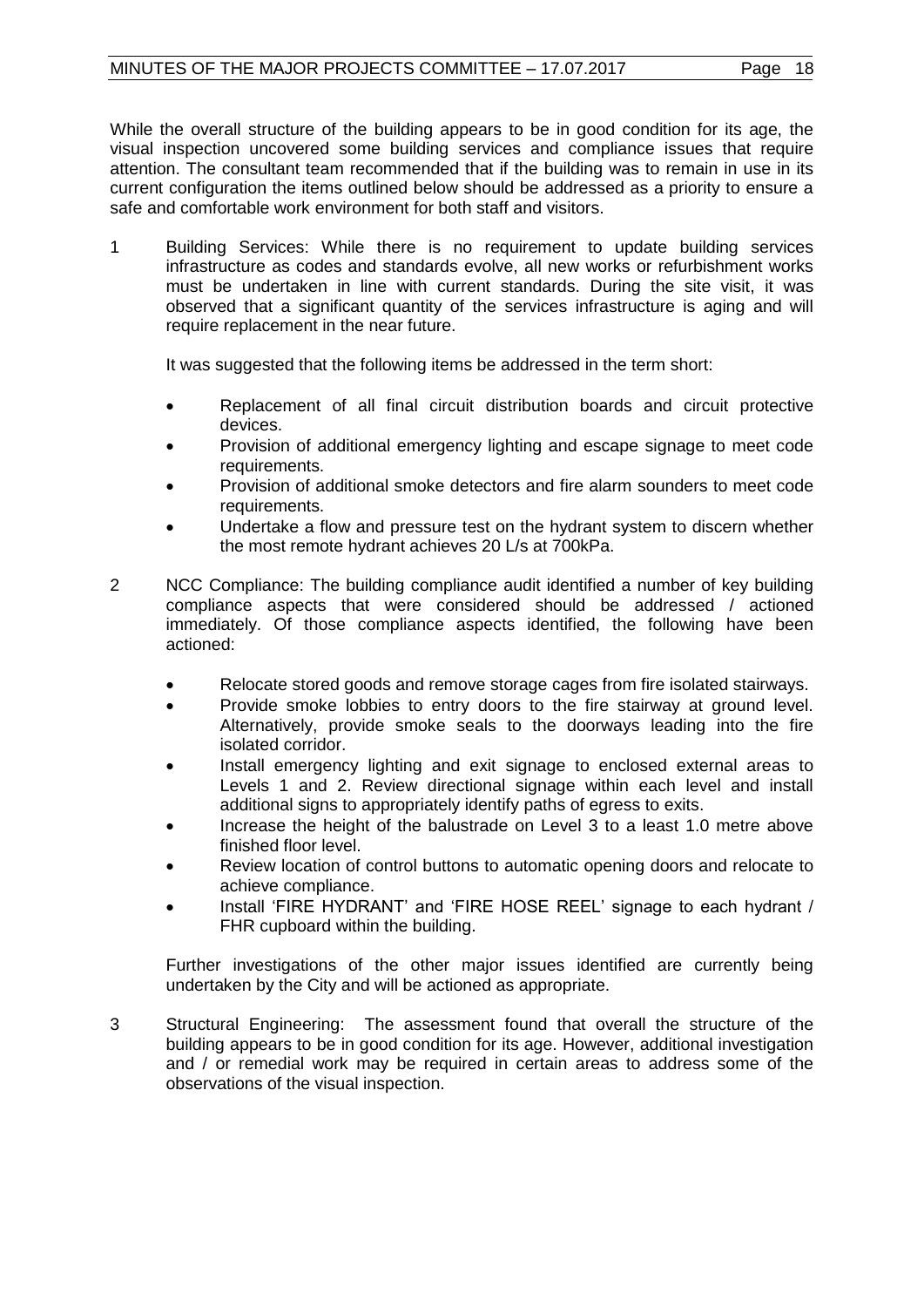Based on the observations, the consultant team concluded and recommended that the following items be reviewed in the next stage of the project:

- Determination of the structure supporting the edges of the slab on the external edges of the building to determine if the cracking of the brickwork around the columns is significant. This could be achieved by reviewing the original structural drawings (not provided to Arup) or by partial removal of the brickwork on one of the columns to determine if there is a steel column within the brickwork.
- The structural review of the condition of the Level 3 parapet on the eastern side of the building and the top of the wall at plant level to determine what remedial works are required to repair the existing damage.
- Removal of the ceiling panels and / or the floor finishes around the sagging Level 2 slab to determine if this sag is structurally significant.
- Further investigation into the significance of the crack within the western stair case including determining the spanning direction and reinforcement within the stair slab.
- 4 Net Lettable Area (NLA): Based on building plans provided by the City and on-site measurements, the NLA of the administration building is 5,294.2sqm. The NLA includes the areas on the Ground Floor and Level 2 currently occupied by Community Vision.

It should be noted that the assessed lettable area has the potential to be materially affected subject to shared area and common areas being excluded from the adopted NLA.

5 Valuation Report: The consultant team provided market valuations for the Administration building based on two scenarios:

|  | 'As-is' condition (vacant possession) | $$11.1$ million |
|--|---------------------------------------|-----------------|
|--|---------------------------------------|-----------------|

'As-is' condition subject to a seven year lease to the City  $$ 16.5$  million

More information on these scenarios is provided in the Issues and Options section of this report.

The valuation report indicated that market value of the land only was between \$900 to \$1,100/sqm which is consistent with the market valuation prepared by McGees Property in December 2016. Taking the lot area from the *Boas Place Concept Plan* (Option 4B) of 1,842sqm, the total land value is estimated at between \$1.66 million and \$2.02 million.

# **Issues and options considered**

As requested by the former Office Development Committee at its meeting held on 27 July 2015, the following options were investigated:

#### **1 Demolition of the existing building and redevelopment of the site for the City administrative operations plus other commercial activities.**

A full assessment of the City"s short, medium and long-term administration space requirements has not been undertaken at this stage. There are currently 420 City officers accommodated in the administration building and for the purposes of cost estimates, an additional 30 officers have been assumed for the City"s long-term requirements.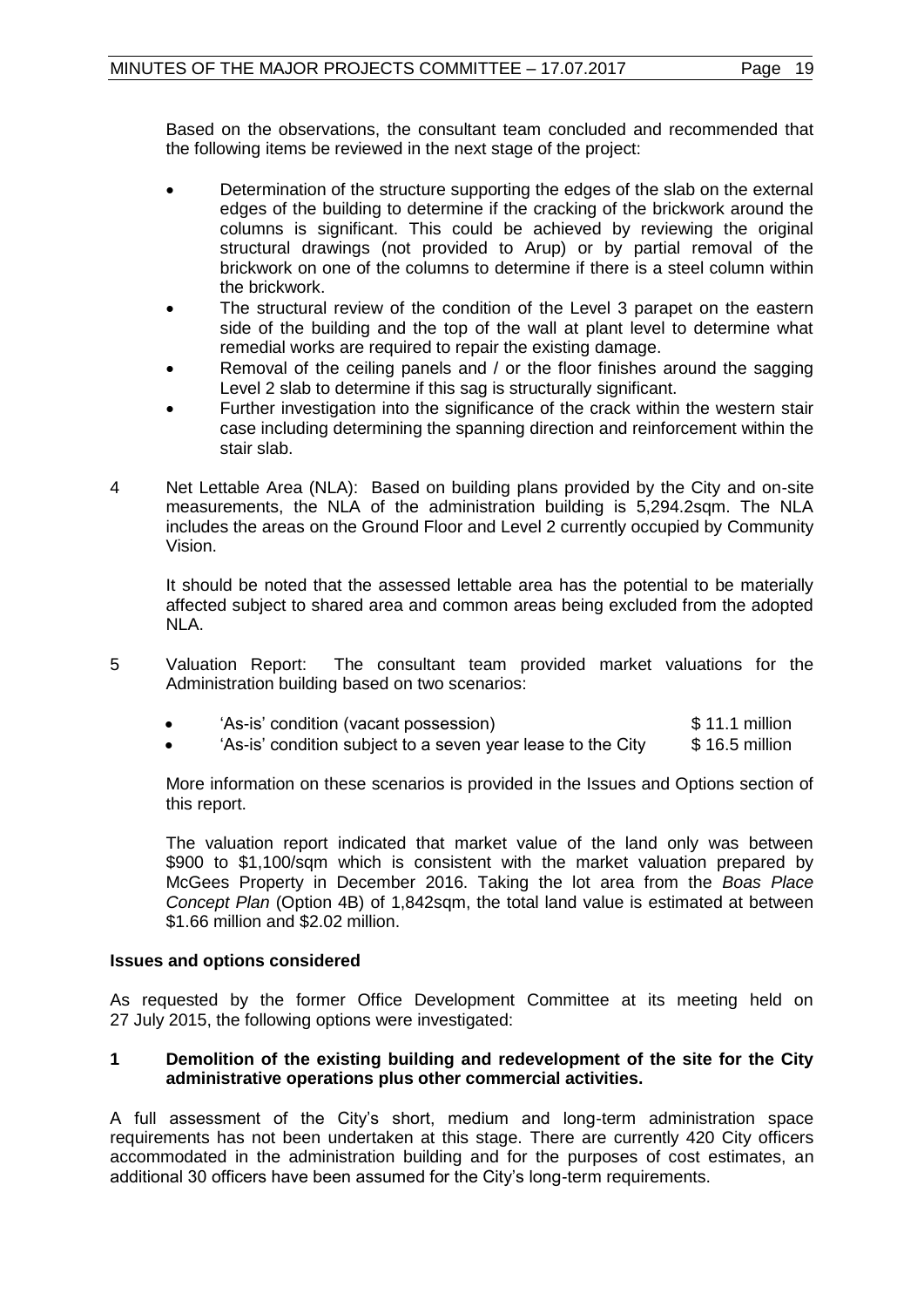The estimation of the potential cost to construct a new building has been prepared based on the financial modelling undertaken for the City"s State Government office accommodation in Joondalup proposal, RBL Quantity Surveyors and other information.

The estimation has assumed a requirement to accommodate 450 'work units' in a new administration building with an area of 15m<sup>2</sup> of floor space per work unit (as per the S*tate Government Office Accommodation Master Planning Strategy*, 2012). Based on this requirement the calculation has assumed 6,750 NLA which equates to approximately 8,395 gross floor area @ \$3,231/sqm.

| Existing building demolition:     | \$ 1.215 million |
|-----------------------------------|------------------|
| Construction costs:               | 27.126 million   |
| Fit out <sup>1</sup> :            | 3.500 million    |
| <b>Estimate New Building Cost</b> | \$31.841 million |

Caution should be exercised when considering the above estimate as it provides a very low degree of certainty. No allowance has been made for the cost of commercial activities within the building.

# **Disadvantages**

- Interim accommodation would need to be sought during the building construction.
- Represents a significant capital cost.
- Potentially volatile commercial market making securing commercial tenants difficult.
- Community opposition given the potential historical and heritage value of the building.

## Advantages

- Enables the site to contribute to the strategic vision for Boas Place.
- Provides the opportunity for increased building height and mass.
- Lease / sale of commercial space provides an income to the City.

# **2 Refurbishment of the existing building such that the building's external features and façade complement the components and building form of the**  *Boas Place Concept Plan.*

As previously indicated the building is reaching the end of its serviceable life and there are currently pressures on space to house the City"s administrative operations within the building.

As the external refurbishment will require significant expenditure, it is considered appropriate that the City"s future needs are carefully considered in any potential refurbishment works.

The City"s *Five-Year Capital Works Program* and *20 Year Strategic Financial Plan* provides for the following administration building works:

- \$160,000 over 2016-17 and 2017-18 for the replacement of the cooling towers, motors and pumps.
- \$5,090,000 over 2017-18 and 2018-19 for a major refurbishment including re-cladding, major electrical works and extensions.

It should be noted that any major refurbishment of the building will necessitate full compliance with current standards and codes.

 $\frac{1}{1}$ Based on a mid-range fit out commensurate with the usual State Government fitout.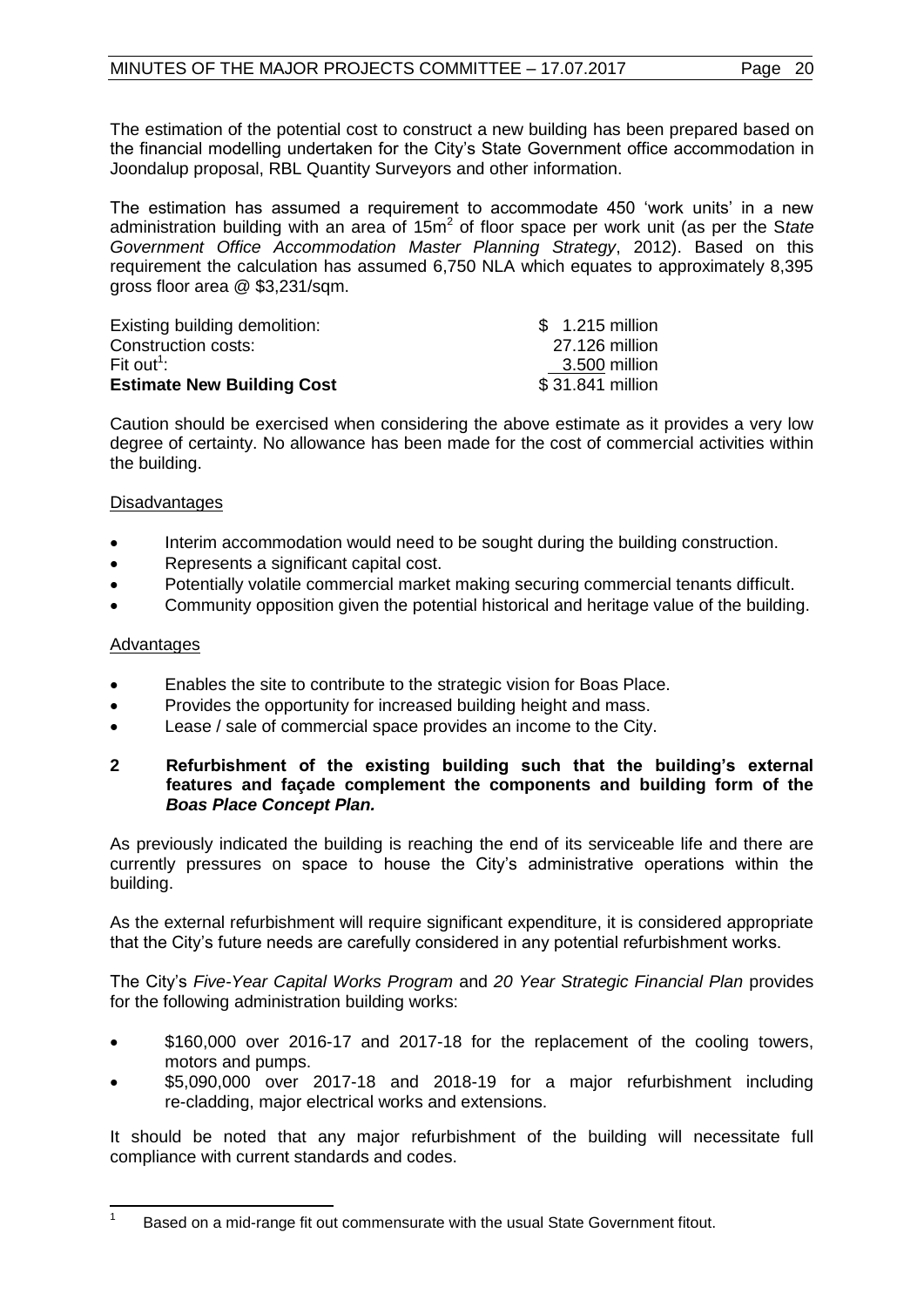Prior to undertaking any major refurbishment works consideration should be given to engaging a space planning consultant to:

- assess and report on the City's current utilisation of the Administration building
- based on information to be provided by the City, assess and report on the City's space needs in the short, medium and long-term
- prepare diagrammatic drawings and associated commentary that most effectively utilises the existing space to satisfy the City"s administration needs into the future
- prepare cost estimates based on the prepared diagrammatic drawings.

The outcome of the above would assist the City in determining the overall estimated expenditure required to "future proof" the building and whether the building can be suitably refurbished / extended to suit the City"s administration needs. It would also enable the City to more accurately budget for the major refurbishment already identified in the *Five Year Capital Works Program* and *20 Year Strategic Financial Plan.*

# **Disadvantages**

- No income to the City from the sale of the building or the land.
- Major refurbishment works will require alternative accommodation this could be on a "rolling" basis if individual areas are refurbished separately (for example floor by floor).
- Major refurbishment works will require full compliance with current standards and codes.

# Advantages

- Significant less capital cost than a new build.
- The major refurbishment costs are included in the City"s *Five Year Capital Works Program* and the *20 Year Strategic Financial Plan.*
- Less disruption to the City's administrative operations.
- **Enables the building to contribute to the strategic vision for Boas Place.**
- Provides an up-to-date, modern workplace for the City"s officers.
- **3 Demolition of the existing building with the relocation of the City's administrative operations to another location within the** *Boas Place Concept Plan.*

The cost implications to the City of this option are considered similar to that reported for Option 1 above. However, this option offers the additional advantage of income to the City through the sale of land – estimated between \$1.66 million and \$2.02 million. Further, the City"s administrative operations could remain in the existing building until such time as the new building is complete.

This option still represents a substantial capital cost to the City with no certainty that the state of the commercial market will result in an expedited sale of the land.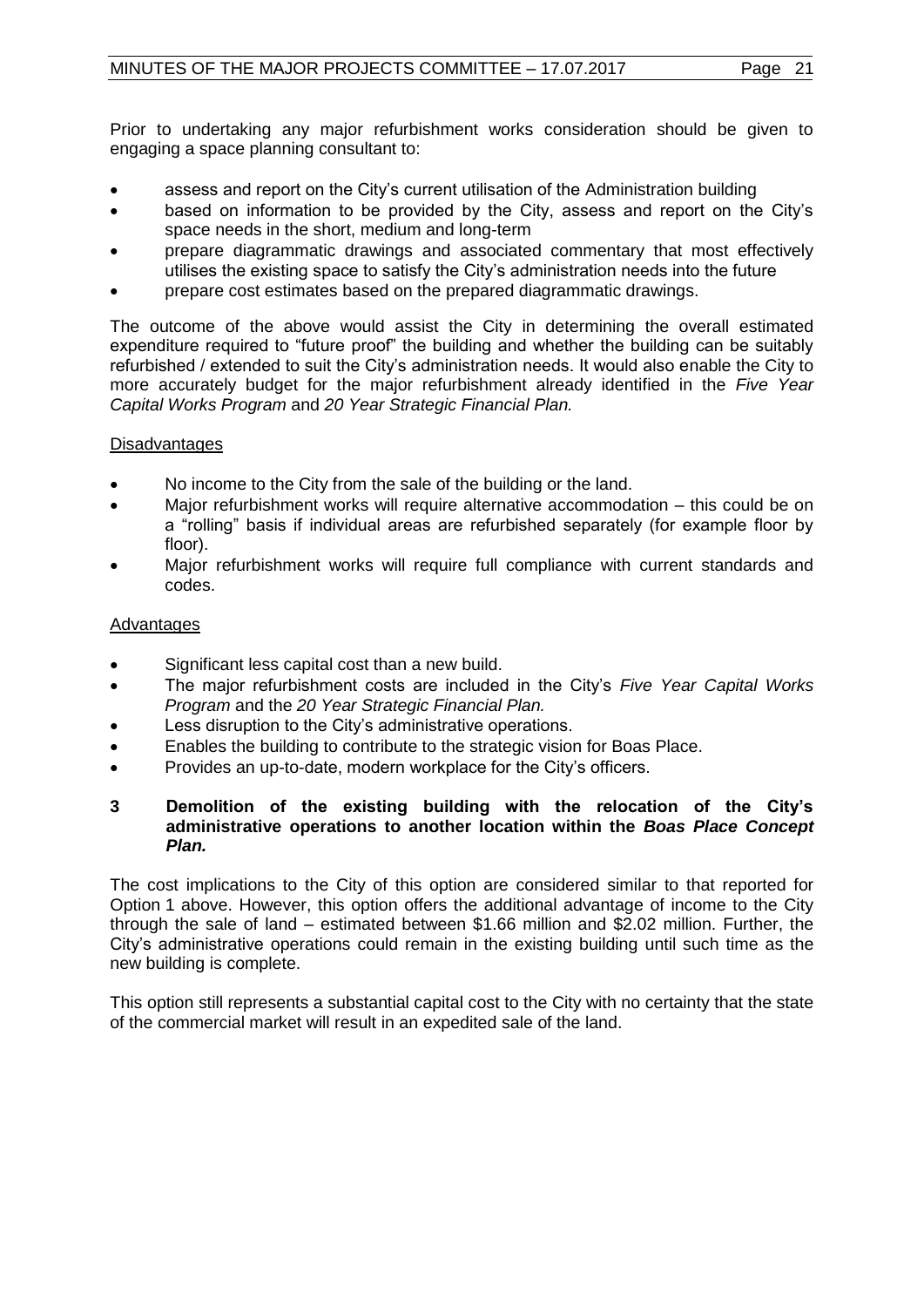# **Disadvantages**

- Represents a significant capital cost.
- Potentially volatile commercial market restricting the sale of the land.
- Community opposition given the potential historical and heritage value of the building.

# Advantages

- Enables the site to contribute to the strategic vision for Boas Place.
- Provides the opportunity for increased building height and mass.
- Sale of the land provides income to the City.
- Provides an up-to-date, modern workplace for the City's officers.

# **4 Do nothing**

The option to "do nothing" is not considered a viable option as the building currently stands.

The building assessment undertaken by the consultant team has indicated a number of items that require remedial work.

It is anticipated investment will be required to refit existing building services and equipment to keep the building operational and meeting the minimum code requirements due to the age of the building and its services.

Quantity Surveyor"s Rider Levett Bucknall has estimated that approximately \$81,424 would be required to rectify the items identified during the NCC audit. This expenditure does not include items that are required to meet current requirements for any major refurbishment nor does it include those items already actioned by the City.

As indicated in Option 2 above, major refurbishment costs are already included in the City"s *Five Year Capital Works Program* and the *20 Year Strategic Financial Plan.*

# **5 Sell the building 'as-is' to a developer to either redevelop the site or refurbish and lease back to the City.**

The full valuation report details the strengths / opportunities as well as the weaknesses / threats of the sale of the building in its current condition. These include:

- suitability for office use
- location
- floor plate size
- quantum of value accessible to a broad range of investors
- Joondalup is considered by the State Government as a important centre of trade
- current fit-out is of an older style positioning it at the bottom end of the office market
- there is generally limited demand for large contiguous office areas in suburban locations such as Joondalup
- Perth office market is subdued.

Consultants CBRE have estimated a total of \$1.8 million of capital expenditure would be required to prior to the sale of the building to undertake required maintenance and upgrading of amenities. This total includes City"s programmed general capital expenditure for the building.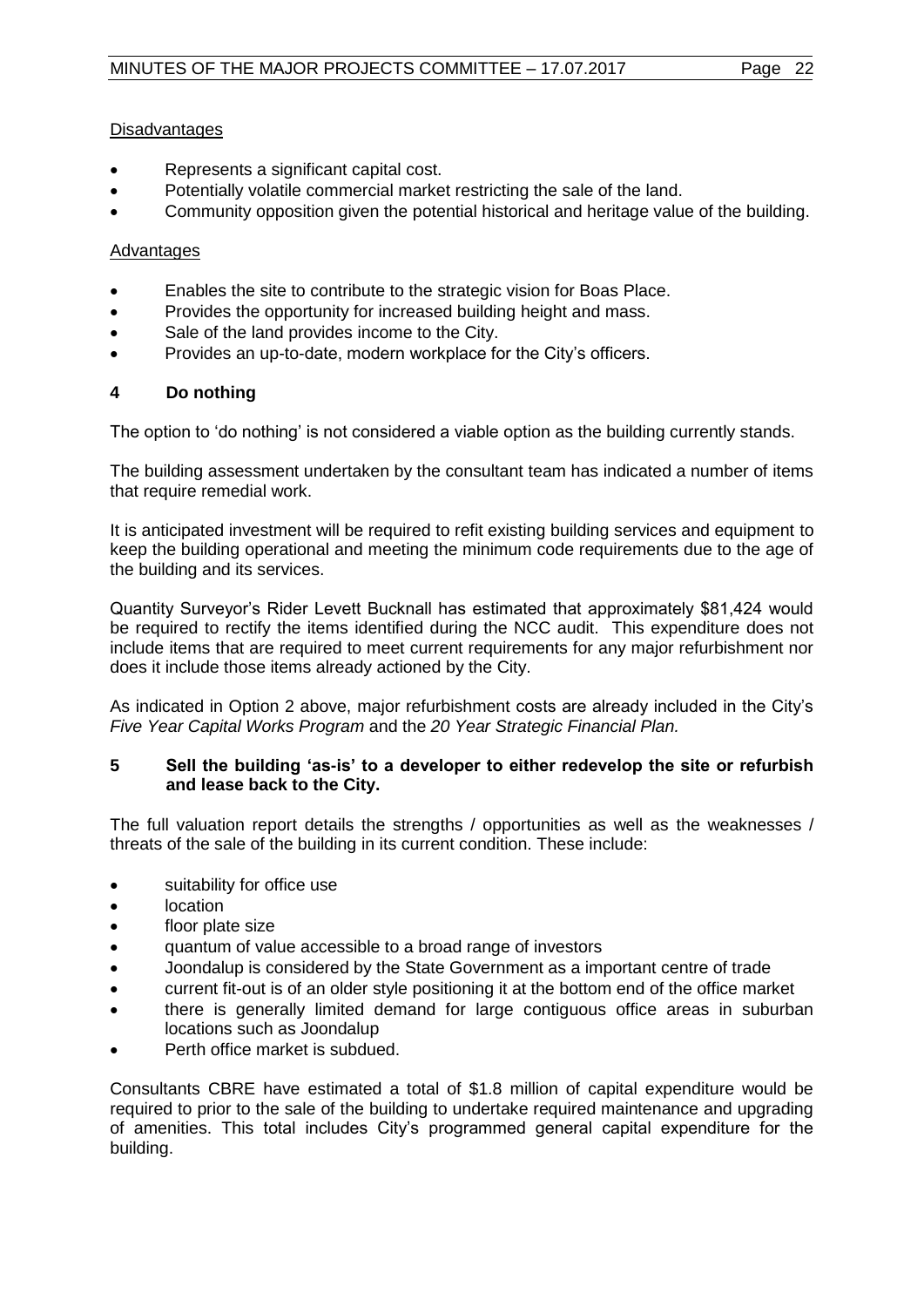# Sale to a development "as is" and lease back to the City

The primary advantage to the City of this option is the retention of the building for the City"s administrative operations while alternative accommodation is constructed.

The advantage to a potential developer is that they have a tenant in place while the necessary planning tasks required for future refurbishment / redevelopment are undertaken or if the redevelopment/refurbishment is postponed due to market conditions.

Consultants CBRE have estimated the potential revenue from the sale of the building "as is" under a lease back arrangement is approximately \$16.5 million. This value includes the provision of the land component to meet car parking requirements under the City"s draft *Joondalup Activity Centre Plan.*

In its assessment of the available options, CBRE adopted the following annual lease terms for the City:

| Rent                                   | \$240 / $m^2$ x 5,294 $m^2$                                                                | \$1,270,560                      |
|----------------------------------------|--------------------------------------------------------------------------------------------|----------------------------------|
| Car bays (106)<br>Storage<br>Outgoings | \$80 / bay / month x 106 bays<br>\$100 / $m^2$ x 87.6 $m^2$<br>\$120 / $m^2$ x 5,294 $m^2$ | \$101,760<br>\$10,950<br>635,304 |
|                                        | Total per annum                                                                            | \$2,018,575                      |

The above estimate equates to approximately \$15.5 million over the life of the seven year lease (including 3.5% per annum escalation).

The estimated \$240/m<sup>2</sup> rental is based on the "as is" condition of the building. Should the purchaser of the building fund a major refurbishment for the City as the tenant the rental could be considerably higher (\$350 to \$400/m<sup>2</sup>).

# Advantages

- Retention of the building for the City's administrative operations while alternative accommodation is constructed.
- The City is not required to fund the demolition of the building.
- Postponement of the significant capital outlay to construct a new administration building.
- The City would not be required to fund any major refurbishments; however this is likely to result in increased rental.

# **Disadvantages**

- Capital expenditure estimated at \$1.8 million would be required prior to the sale of the building.
- The lease expenditure represents a considerable cost to the City.
- Loss of income from the existing Telco leases.
- The City may still be required to outlay significant capital to construct a new administration building.
- The loss of this major City asset may result in community opposition given the potential heritage and historical value of the building.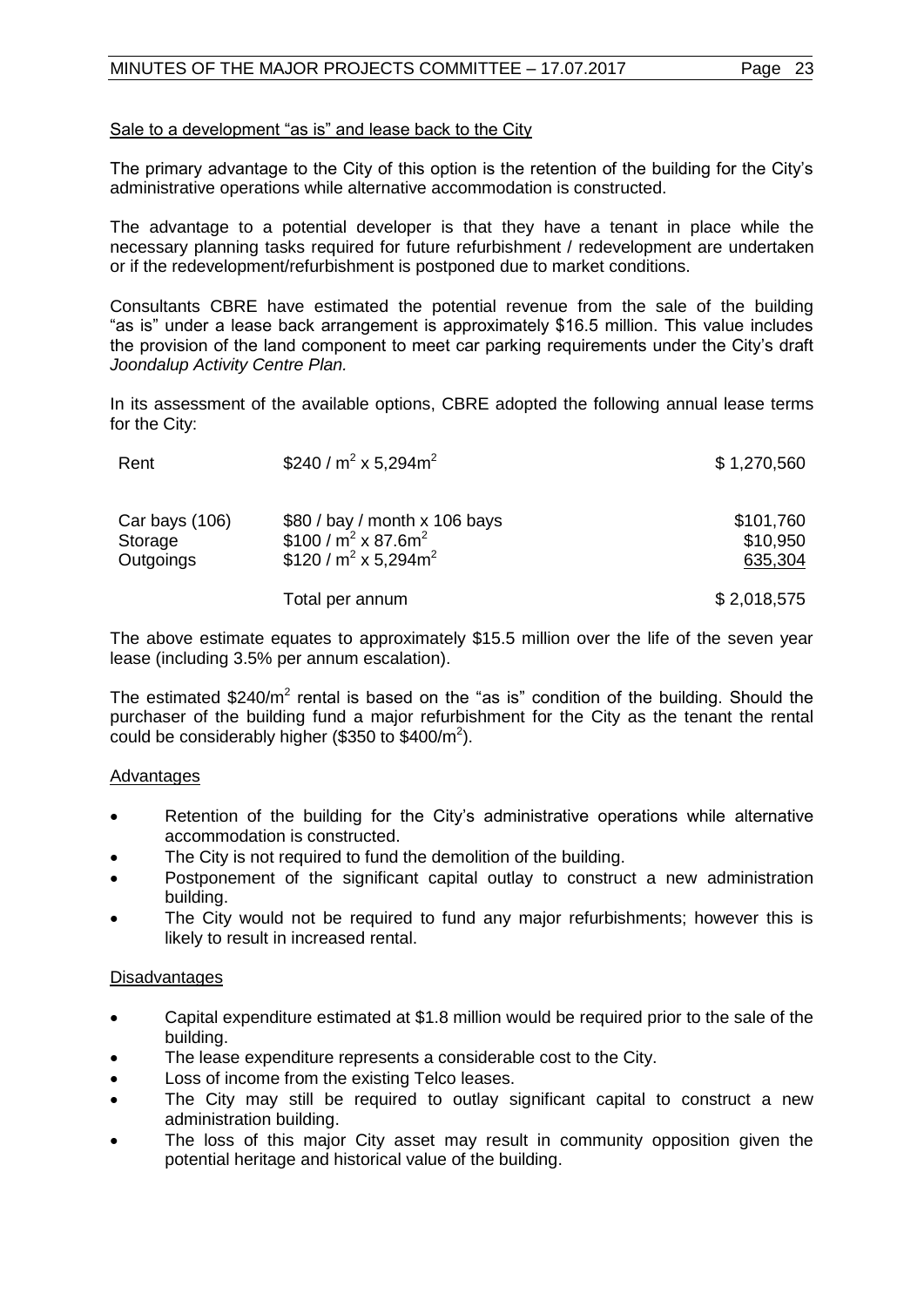# Sale to a developer "as is" – Vacant Possession

Any redevelopment / refurbishment of the site would need to meet the City"s vision for Boas Place and provide an acceptable end use – such as commercial, residential, mixed-use.

Consultant CBRE has estimated the potential revenue from the sale of the building "as is" is approximately \$11.1 million. This value includes the provision of a land component to meet car parking requirements under the City"s draft *Joondalup Activity Centre Plan.*

To further assess the viability of the sale of the administration building for redevelopment the following uses were identified and investigated in detail:

# 5.1 Hotel / Hostel

This option consists of the following:

- Approximately 90 rooms ranging from twin / queen to suites (dictated by the existing window locations).
- Hotel amenities and / or retail spaces located on the Ground Floor.
- Further amenity provided on the roof terrace and Level 3.

Estimated total cost: \$22.02 million

## 5.2 Residential

This option consists of the following:

- Approximately 40 units comprising 1, 2 and 3 bedroom apartments / units.
- **•** Commercial space located at Ground Floor facing north.
- Extensions for new balconies / external areas to meet the requirements if the R-Codes.
- All car parking located at grade within Lot 507 (90) Boas Avenue 60-70 bays depending on the final mix and marketing requirements.

Estimated total cost: \$ 20.66 million

5.3 Purpose Built Student Accommodation

This option consists of the following:

- Approximately 105 rooms ranging from studio to shared rooms
- Ground Floor activated by student common spaces or commercial areas
- Roof terrace and Level 3 for primary student common spaces
- Storage, laundry located in basement areas.

Estimated total cost: \$18.74 million

The above high level cost estimates were based on a number of assumptions and the consultant team recommended that additional detailed assessments be undertaken if it was the City"s preference to further consider these options.

The consultant team also recommended that if it was the Council"s preference to redevelop the property the opportunity should be presented to the broad market place via an expression of interest campaign.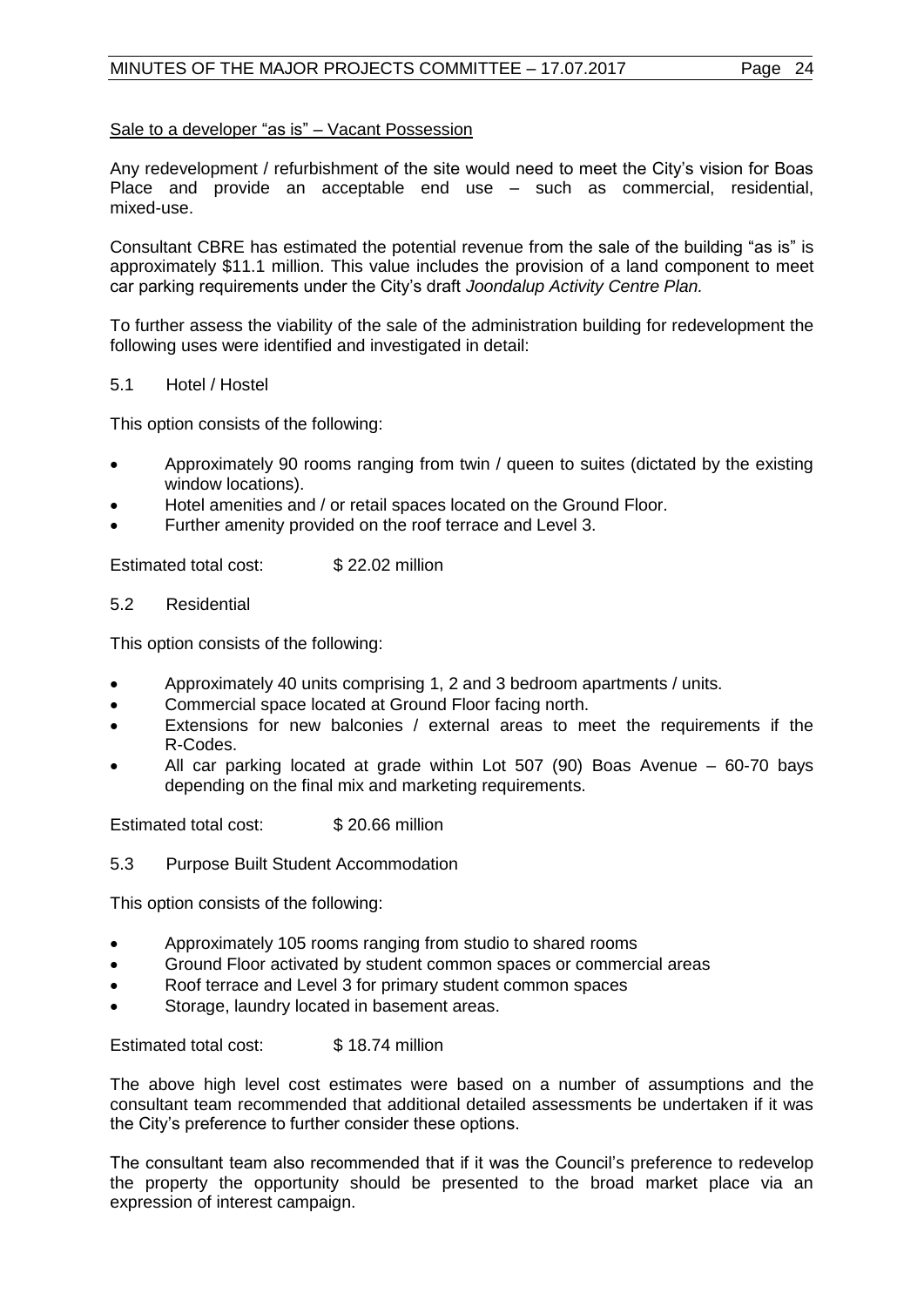# **Legislation / Strategic Community Plan / policy implications**

| Legislation                     | The City is required to comply with its obligations under the<br><b>Local Government Act 1995.</b>                                                                          |
|---------------------------------|-----------------------------------------------------------------------------------------------------------------------------------------------------------------------------|
| <b>Strategic Community Plan</b> |                                                                                                                                                                             |
| <b>Key theme</b>                | Financial Sustainability.                                                                                                                                                   |
| <b>Objective</b>                | Effective management.                                                                                                                                                       |
| <b>Strategic initiative</b>     | Manage liabilities and assets through a planned, long-term<br>approach.                                                                                                     |
| <b>Policy</b>                   | Consideration of the options available to the City in regard to<br>the administration building will be subject to the provisions of<br>the relevant City planning policies. |

#### **Risk management considerations**

Detailed Risk Management assessment will need to be undertaken once decisions are made regarding the preferred option.

#### **Financial / budget implications**

2016-17 financial year impact

| Account no.          | 220-C1041   |                                                       |
|----------------------|-------------|-------------------------------------------------------|
| <b>Budget Item</b>   |             | Joondalup City Centre Commercial Office Development - |
|                      | $220 - 2$ . |                                                       |
| <b>Budget amount</b> | \$448.311   | 2016-17 Mid Year Review                               |
| Amount spent to date | \$365,415   |                                                       |
| <b>Balance</b>       | \$107,450   |                                                       |

The approved 2016-17 Joondalup City Centre Development project budget makes provision for investigations into the optimisation of the City"s administration building.

It is acknowledged that a business plan process may be required in accordance with the City"s obligations under the *Local Government Act 1995* should the options proposed be considered for implementation.

2017-18 financial year impact

#### **Budget amount** \$533,301

Future financial impacts will be considered once future direction on the project is known.

All amounts quoted in this report are exclusive of GST.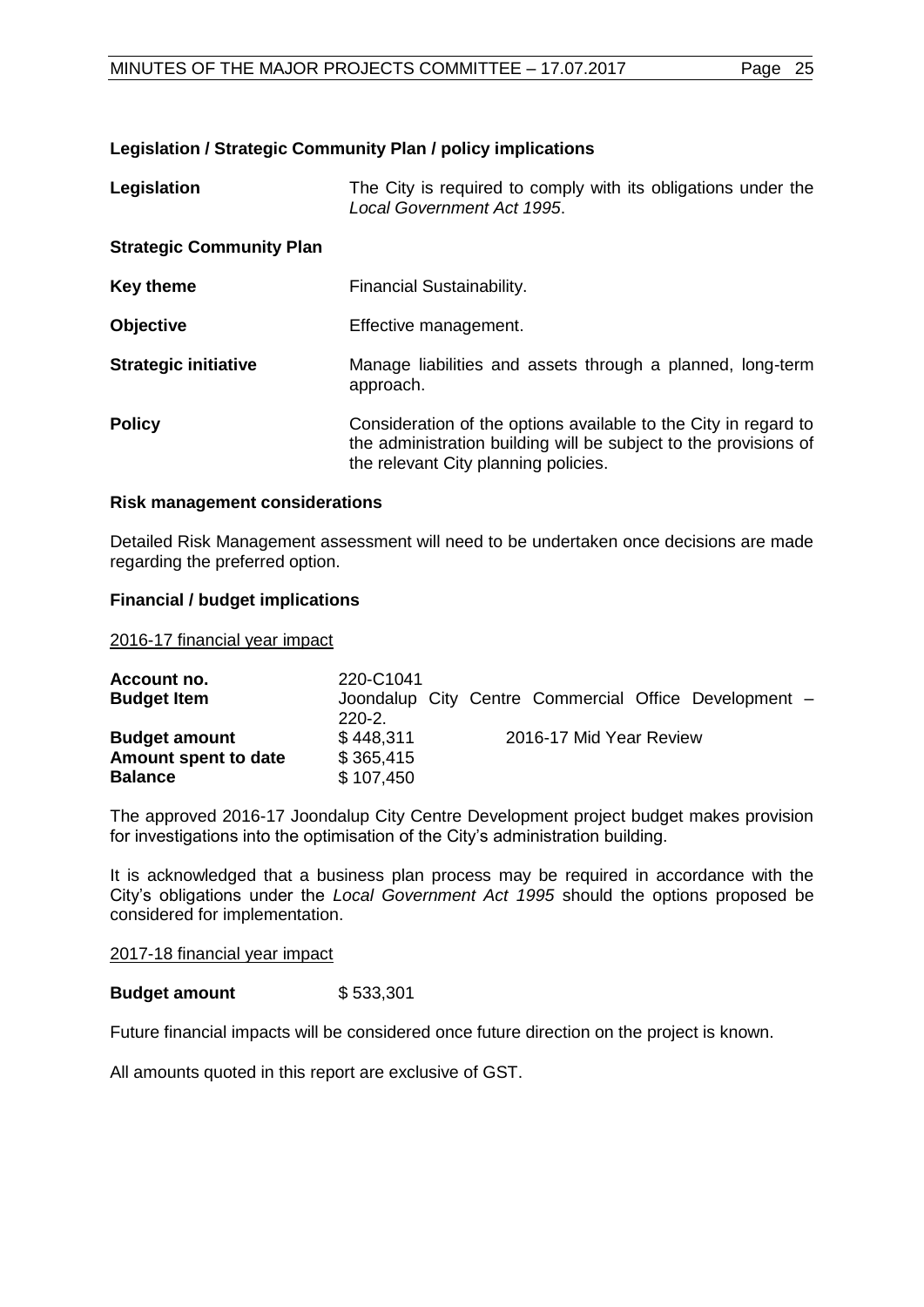# **Regional significance**

The future of the City"s administration building is integral to Boas Place. A fully developed Boas Place will enhance the vitality and vibrancy of the City Centre by increasing the number of people attracted to it for work, retail, leisure, entertainment and commercial purposes.

As the first major development in the Joondalup City Centre, the administration building may have considerable regional significance. The timing, location and other matters relating to the then Wanneroo Shire Offices were the cause of some disagreement between the Joondalup Development Corporation, Wanneroo Council and the State Government. The matter figures prominently in the *Lakeside City: The Dreaming of Joondalup.<sup>2</sup>*

# **Sustainability implications**

# **Environmental**

Environmental sustainability initiatives, based on the report prepared by consultants Cundall, will be incorporated into the Boas Place Design Principles. The application of these principles would apply to the City"s administration building whether refurbished, redeveloped or retained in its existing form. The sustainability focus is underpinned by two core principles:

- Enhance the end user experience and provide a high quality environment.
- Reduce operating expenses with sensible solutions that satisfy whole of life considerations.

The look and feel of a physical workspace is integral to employees" overall fulfilment and performance in their jobs. Therefore any refurbishment of the City"s administration building should take into consideration modern workplace design principles. Organisations utilising modern workplace design principles report the following benefits:

- Cost and space saving.
- Activity approach to learning and working.
- Increased collaboration, communication, skill and idea sharing.
- Increased awareness of productivity and efficiency.
- Improved team work and team bonding.
- Increased job satisfaction.

# Social

A fully developed Boas Place will offer a range of attractions and activities for locals, workers, visitors and tourists to see and do, throughout different times of the day, week and year.

As an integral part of Boas Place, the retention or otherwise of the City"s administration building must align with the above.

# Economic

The overall economic impacts of the total development of Boas Place include one-off construction impacts and on-going impacts generated by additional employment.

The current *Boas Place Concept Plan* predicts that the total benefit, including flow on impact to the Joondalup economy will be 2,920 jobs. It is anticipated that of this number, 63% of the jobs generated will be taken up by local residents (some 1,857). This is likely to have a

 $\frac{1}{2}$ Stannage, T (1996), University of Western Australia Press.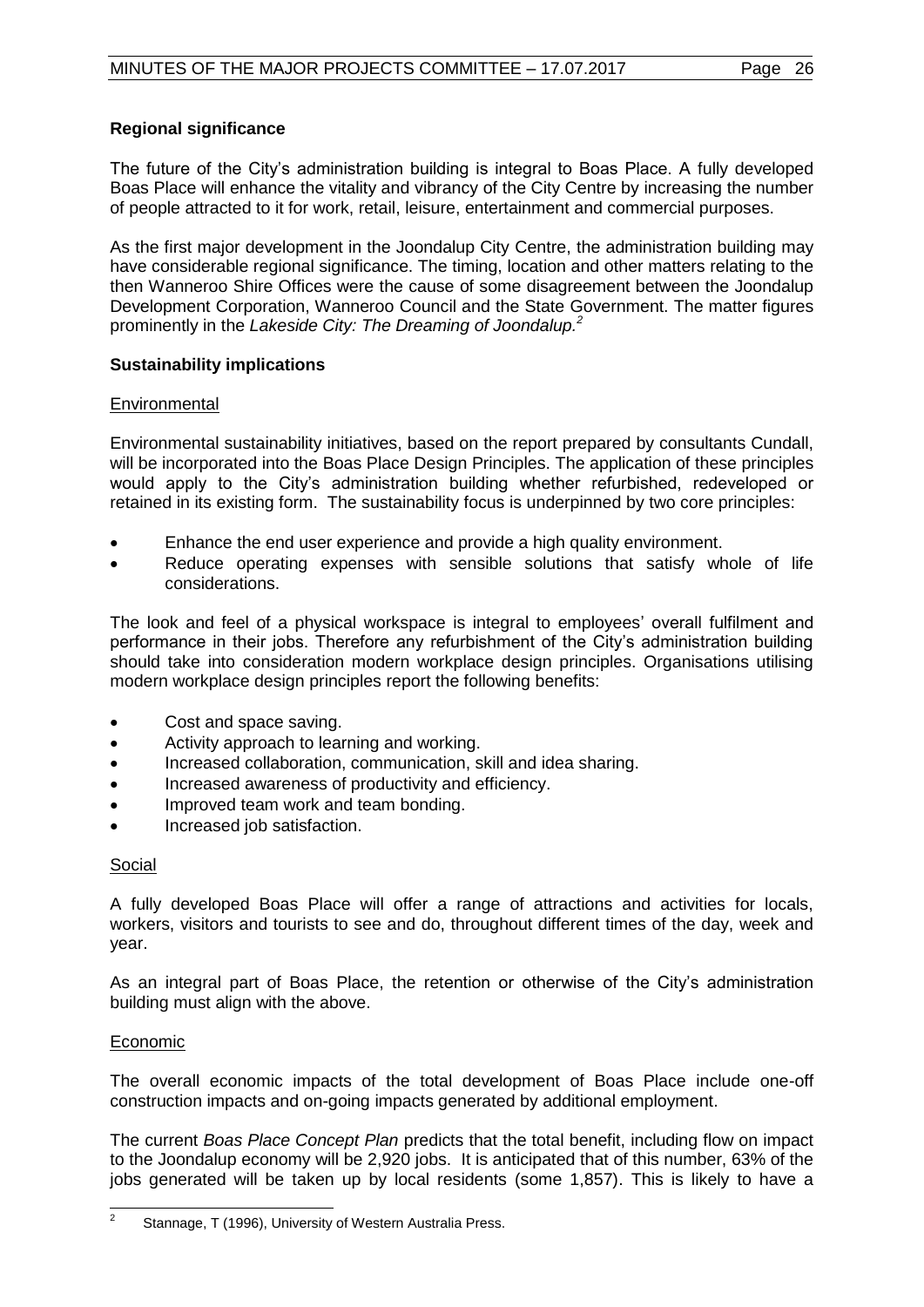significant positive impact on the wider Perth metropolitan transport system by improving the employment self-sufficiency of the region.

The total on-going impact on the Australian economy will be in the vicinity of \$648 million in additional output and a total of 3,175 jobs added to the Australian economy.

The addition of 800 State Government officers, located in the new office building on the corner of Shenton Avenue and Davidson Terrace, will also benefit the Joondalup City Centre Development. These officers will increase the customer base for the commercial / retail tenants of the development and act as an attractor to potential end-users.

# **Consultation**

In determining the potential options for the City's administration building, the consultant team engaged with the relevant Business Units to ensure all possible information on the building was obtained.

Further internal and external engagement will be required once a decision is made regarding the short- and long-term use of the building.

# **COMMENT**

The visual inspection of the existing administration building uncovered some building services and compliance issues that require attention. The consultant team recommended that if the building is to remain in use in its current configuration a number of items would need to be addressed as a priority to ensure a safe and comfortable work environmental for both staff and visitors.

If the Council"s preference is to remain within the existing building, a detailed current and future workplace strategy should be commissioned to ensure that a considered and coordinated approach to the growth and refresh of the City"s administration offices is developed. This should include as a minimum:

- The development of an overall vision for the City's workplace through gaining an understanding of the culture, ideas and visions of the end users.
- An thorough analysis of the current workplace, organisational structures, business unit requirements, key adjacencies and work setting configurations including IT strategies, support space and meeting rooms so as to understand the existing use of the space.
- Analysis of the future needs of the City.
- Benchmarking of the current workplace against workplace exemplars and best practice precedents and emerging trends.
- The development of a strategic workplace brief so as to develop a consistent set of objectives, standards and guidelines for the City.
- Consideration of alternate working methods that compliment various working needs and styles.

Irrespective of the direction finally adopted by the Council, there would be value in understanding whether there is any residual capacity within the columns and lateral stability system to allow additional floors to be constructed on top of the existing building. It is therefore recommended that a structural assessment be undertaken to determine the additional structural capacity of the building. A cost estimate for undertaking this work is approximately \$16,000.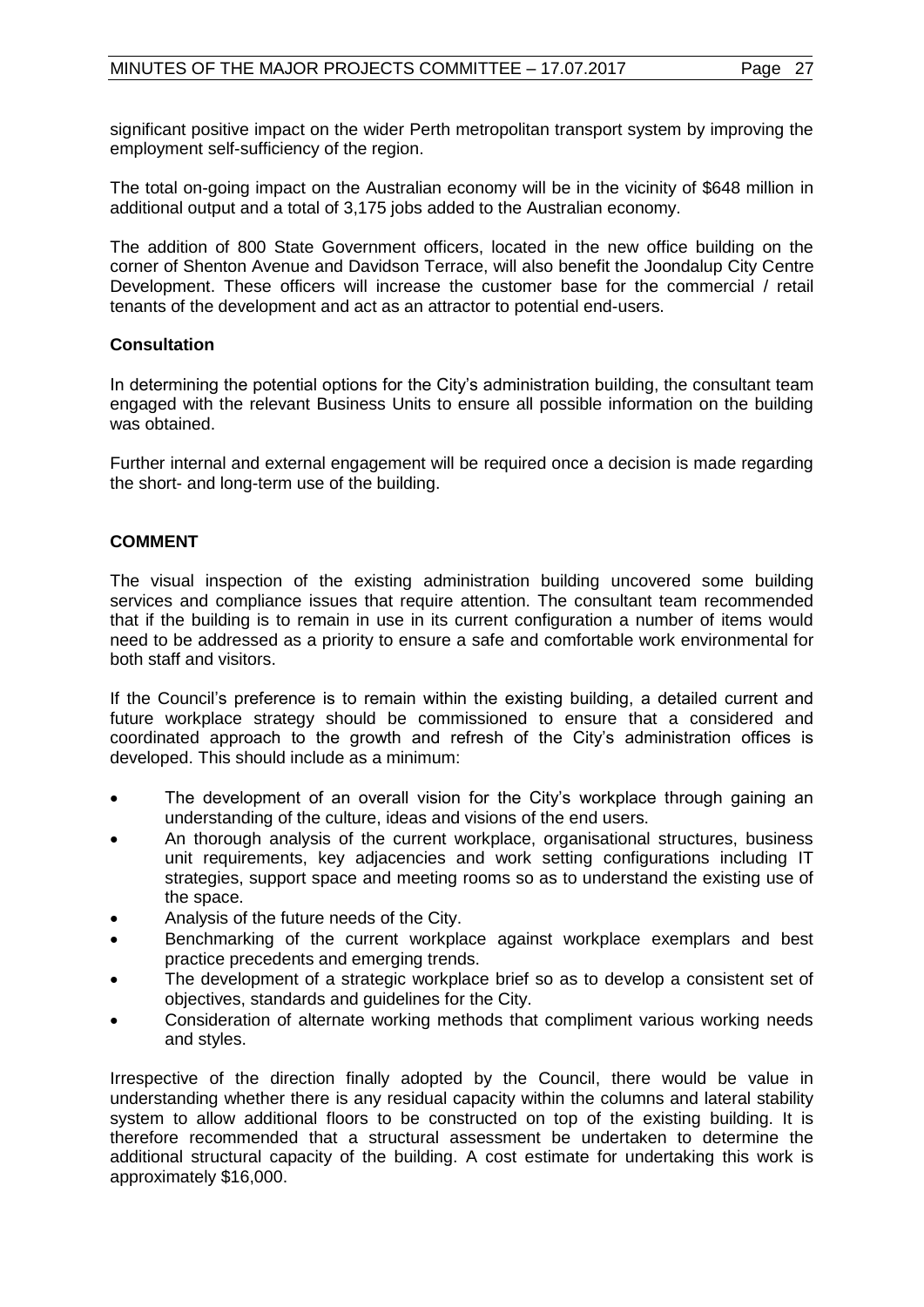It is considered that the outcome of the assessment of the administration building will assist in determining, as a minimum, whether the City"s administrative operations should remain in the current building or relocate to alternative premises enabling the sale of the building for refurbishment or redevelopment.

However, any final decision will be dependent on the findings of investigations into the heritage value of the building and the perception of the community as whole with regard to its redevelopment, demolition or refurbishment.

# **VOTING REQUIREMENTS**

Simple Majority.

# **OFFICER'S RECOMMENDATION**

That Council:

- 1 NOTES the Optimisation of the City"s Administration building report;
- 2 REQUESTS the Chief Executive Officer to undertake further investigations into the residual capacity of the City"s Administration building to allow for additional floors to be constructed;
- 3 REQUESTS the Chief Executive Officer to assess the City"s current and future utilisation of the City"s Administration building and investigate the maximisation of existing space to accommodate the City"s administrative operation in the short, medium and long-term.

#### **MOVED Cr Hollywood, SECONDED Cr Gobbert that the Major Projects Committee:**

- **1 NOTES the Optimisation of the City's Administration building report;**
- **2 REQUESTS the Chief Executive Officer to undertake further investigations into the residual capacity of the City's Administration building to allow for additional floors to be constructed;**
- **3 REQUESTS the Chief Executive Officer to assess the City's current and future utilisation of the City's Administration building and investigate the maximisation of existing space to accommodate the City's administrative operation in the short, medium and long-term.**

#### **The Motion was Put and CARRIED (5/1)**

**In favour of the Motion:** Mayor Pickard, Crs Chester, Fishwick, Gobbert and Hollywood. **Against the Motion:** Cr Jones.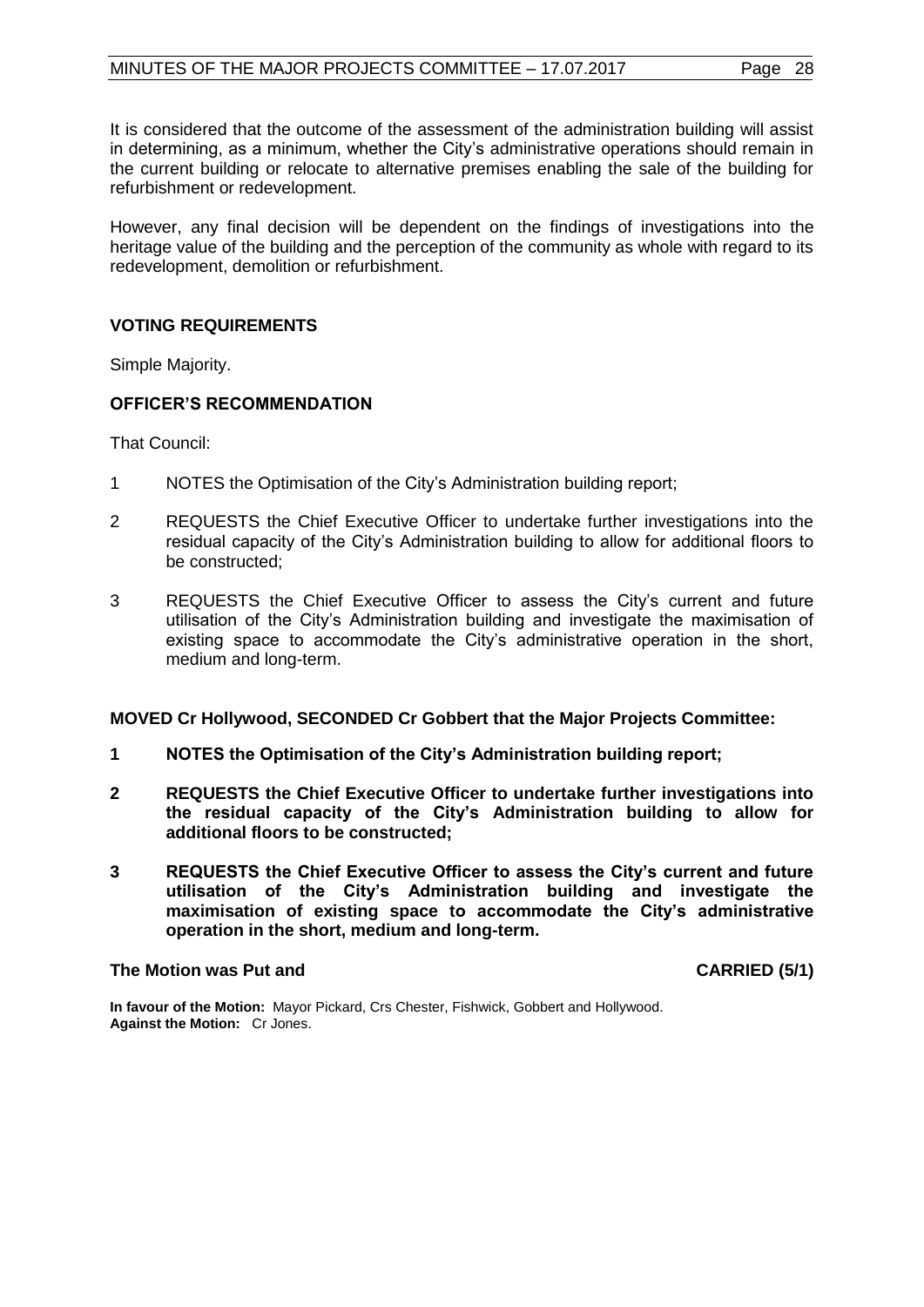# <span id="page-28-0"></span>**ITEM 3 CONFIDENTIAL - JOONDALUP CITY CENTRE DEVELOPMENT - PROJECT STATUS**

| <b>WARD</b>                           | <b>North</b>                                                                                                                                           |  |
|---------------------------------------|--------------------------------------------------------------------------------------------------------------------------------------------------------|--|
| <b>RESPONSIBLE</b><br><b>DIRECTOR</b> | Mr Garry Hunt<br>Office of the CEO                                                                                                                     |  |
| <b>FILE NUMBER</b>                    | 103036, 101515                                                                                                                                         |  |
| <b>ATTACHMENTS</b>                    | Attachment 1<br>Boas Place Concept Plan (Option 4B)                                                                                                    |  |
|                                       | (Please Note: The report and attachment is confidential and<br>will appear in the official Minute Book only).                                          |  |
| <b>AUTHORITY / DISCRETION</b>         | Information - includes items provided to Council for<br>information purposes only that do not require a decision of<br>Council (that is for 'noting'). |  |

This report is confidential in accordance with section 5.23(2)(c) of the *Local Government Act 1995*, which also permits the meeting to be closed to the public for business relating to the following:

*A contract entered into, or which may be entered into, by the local government and which relates to a matter to be discussed at the meeting.*

A full report was provided to Elected Members under separate cover. The report is not for publication.

# **MOVED Mayor Pickard, SECONDED Cr Fishwick that the Major Projects Committee NOTES the Joondalup City Centre Development Project Status Report.**

### **The Motion was Put and CARRIED (6/0)**

**In favour of the Motion:** Mayor Pickard, Crs Chester, Fishwick, Gobbert, Hollywood and Jones.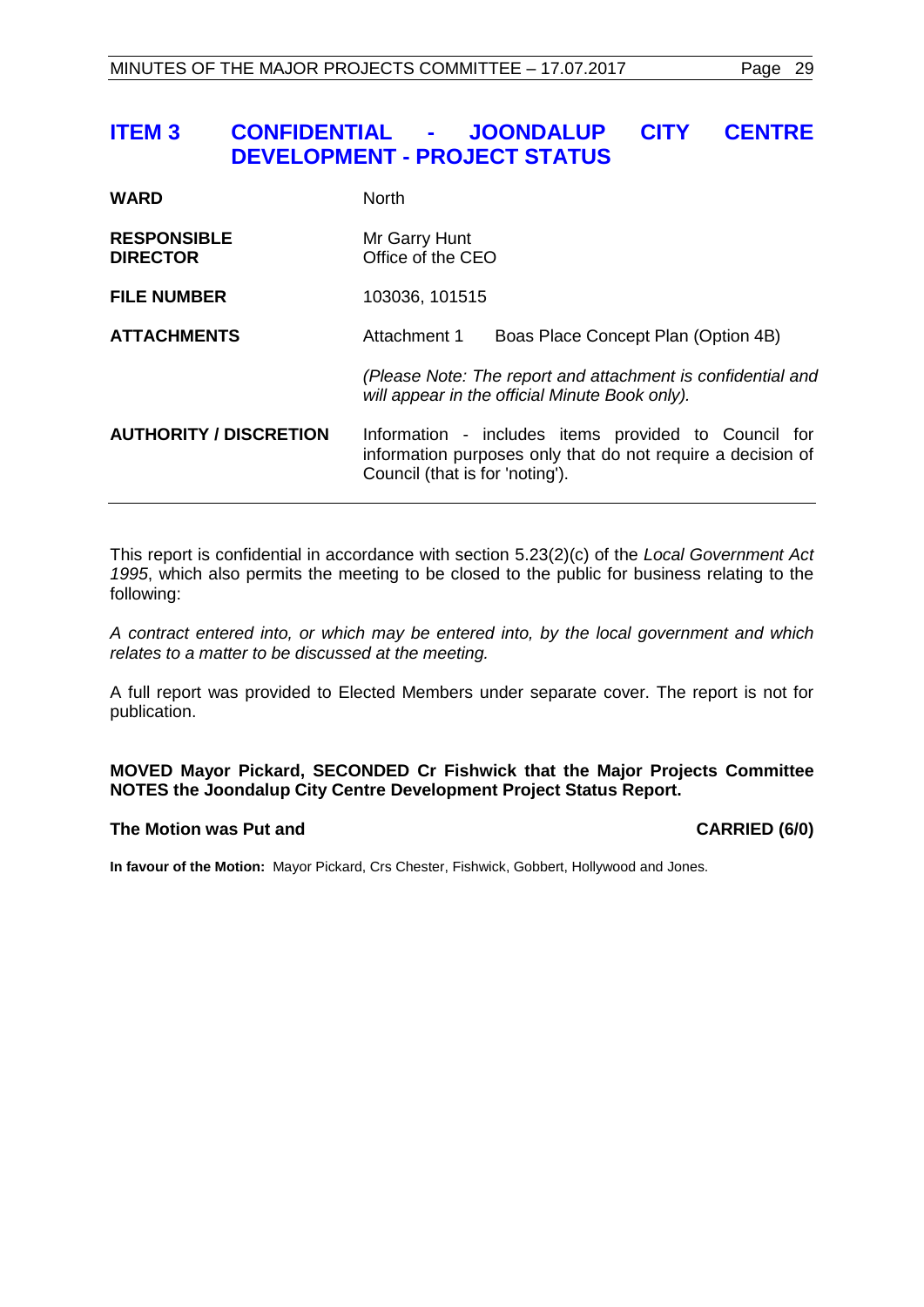<span id="page-29-0"></span>

| ITEM 4 | CONFIDENTIAL - JOONDALUP CITY CENTRE |  |
|--------|--------------------------------------|--|
|        | DEVELOPMENT - CONSIDERATIONS FOR THE |  |
|        | DEVELOPMENT OF THE HOTEL SITE        |  |
|        |                                      |  |

| <b>RESPONSIBLE</b><br><b>DIRECTOR</b> | Mr Garry Hunt<br>Office of the CEO |  |
|---------------------------------------|------------------------------------|--|
| <b>FILE NUMBER</b>                    | 103036, 101515                     |  |

WARD North

# **ATTACHMENTS** Attachment 1 Boas Place Concept Plan (Option 4B)<br>Attachment 2 Business Plan – draft Table of Content Business Plan – draft Table of Contents

*(Please Note: The report and attachments are confidential and will appear in the official Minute Book only)*

**AUTHORITY / DISCRETION** Executive - The substantial direction setting and oversight role of Council, such as adopting plans and reports, accepting tenders, directing operations, setting and amending budgets.

This report is confidential in accordance with section 5.23(2)(c) of the *Local Government Act 1995*, which also permits the meeting to be closed to the public for business relating to the following:

*A contract entered into, or which may be entered into, by the local government and which relates to a matter to be discussed at the meeting.*

A full report was provided to Elected Members under separate cover. The report is not for publication.

# **OFFICER'S RECOMMENDATION**

That Council:

- 1 NOTES the legal advice provided by Jackson McDonald as outlined in this Report;
- 2 NOTES that the current Memorandum of Understanding between the City and Devwest Group Pty Ltd will automatically come to an end on 10 September 2017;
- 3 AGREES that the current Memorandum of Understanding between the City and Devwest Group Pty Ltd should not be extended;
- 4 REQUESTS the Chief Executive Officer to commence negotiations for a Heads of Agreement between the City and Devwest Group Pty Ltd for the sale and development of one or more components of the Boas Place concept following the receipt of a formal proposal (or proposals) from Devwest Group Pty Ltd;
- 5 REQUESTS the Chief Executive Officer to undertake the business plan process as outlined in Option 2 of this Report for the sale and development of the components of the *Boas Place Concept Plan.*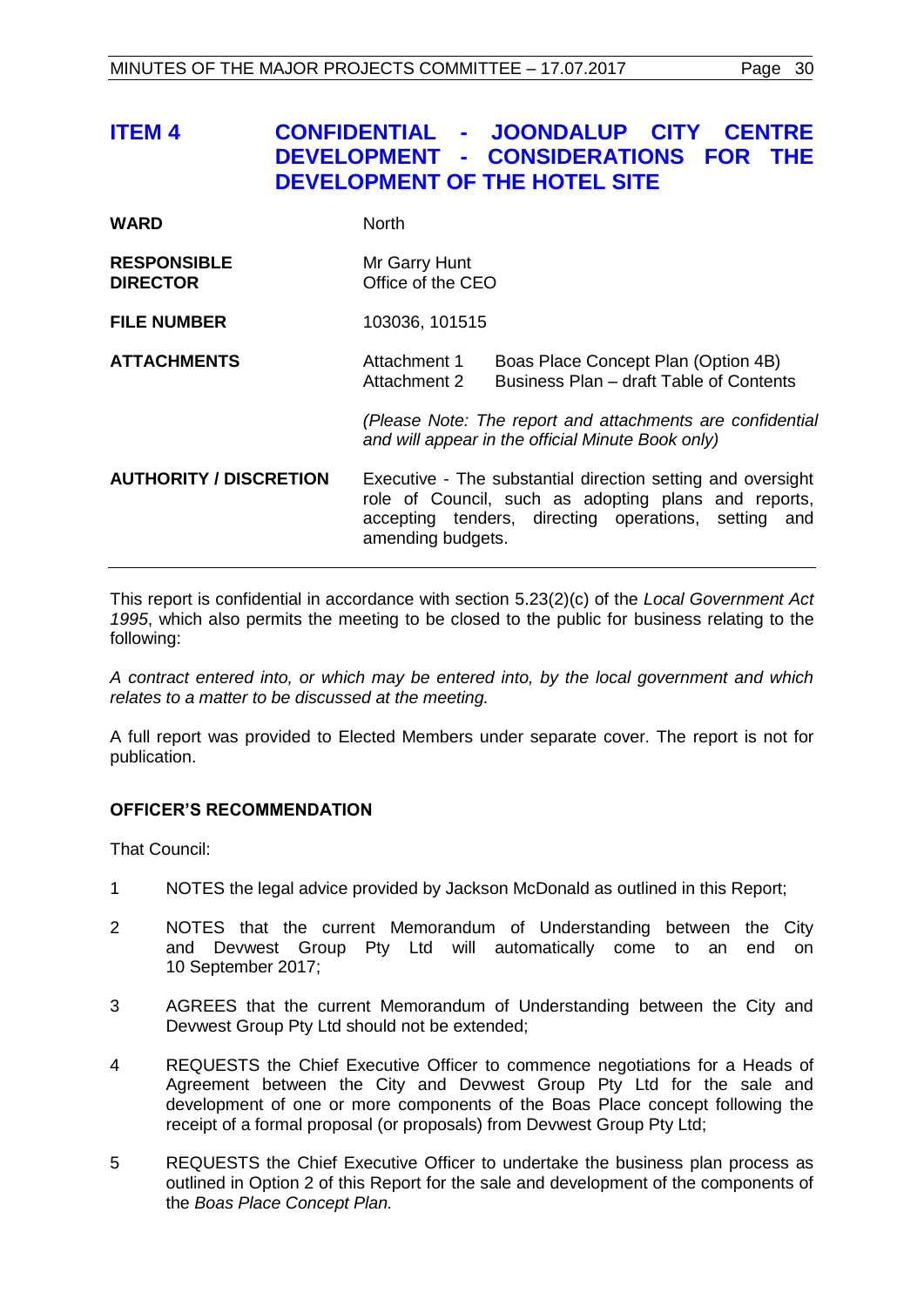**MOVED Cr Fishwick, SECONDED Cr Chester that:**

- **1 Council NOTES the legal advice provided by Jackson McDonald as outlined in this Report;**
- **2 Council NOTES that the current Memorandum of Understanding between the City and Devwest Group Pty Ltd will automatically come to an end on 10 September 2017;**
- **3 Council AGREES that the current Memorandum of Understanding between the City and Devwest Group Pty Ltd should not be extended;**
- **4 the Chief Executive Officer ADVISES Devwest Group Pty Ltd, so that a Heads of Agreement can be explored for the sale and development of one or more of the components of the** *Boas Place Concept Plan***, Devwest Group Pty Ltd needs to lodge a formal proposal that is acceptable to Council and that formal proposal needs to be lodged prior to 10 September 2017;**
- **5 Council REQUESTS the Chief Executive Officer to undertake the business plan process as outlined in Option 2 of this Report for the sale and development of the components of the** *Boas Place Concept Plan;*
- **6 the Major Projects Committee REQUESTS Council consider this item as a matter of urgent business at the Council meeting to be held on Tuesday 18 July 2017.**

#### **The Motion was Put and CARRIED (6/0)**

**In favour of the Motion:** Mayor Pickard, Crs Chester, Fishwick, Gobbert, Hollywood and Jones.